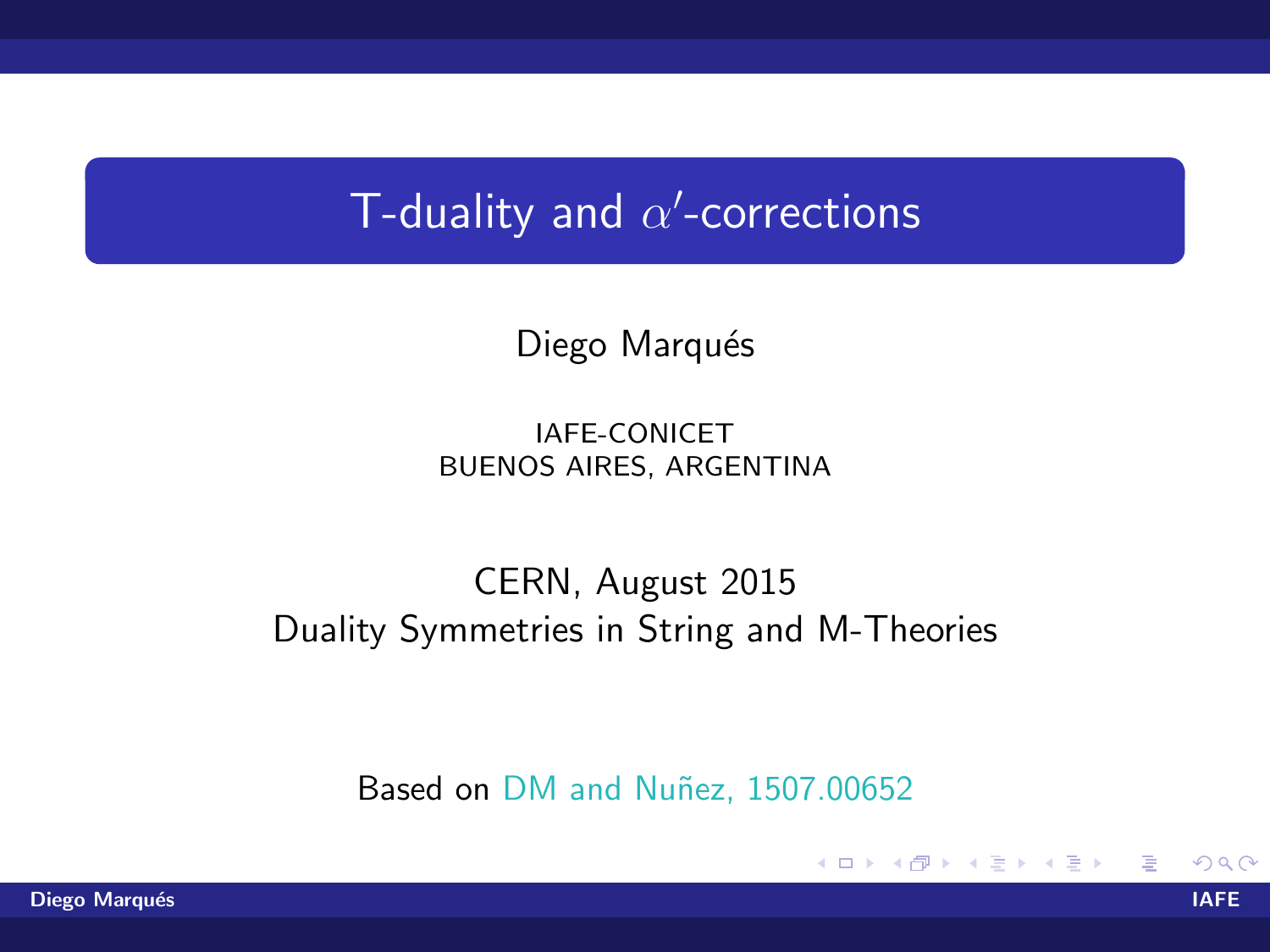- Explore the T-duality structure of the first order  $\alpha'$ -corrections in the string effective actions.
- Find a T-duality covariant symmetry principle that organizes the corrections.

**K ロ ▶ K 何 ▶ K**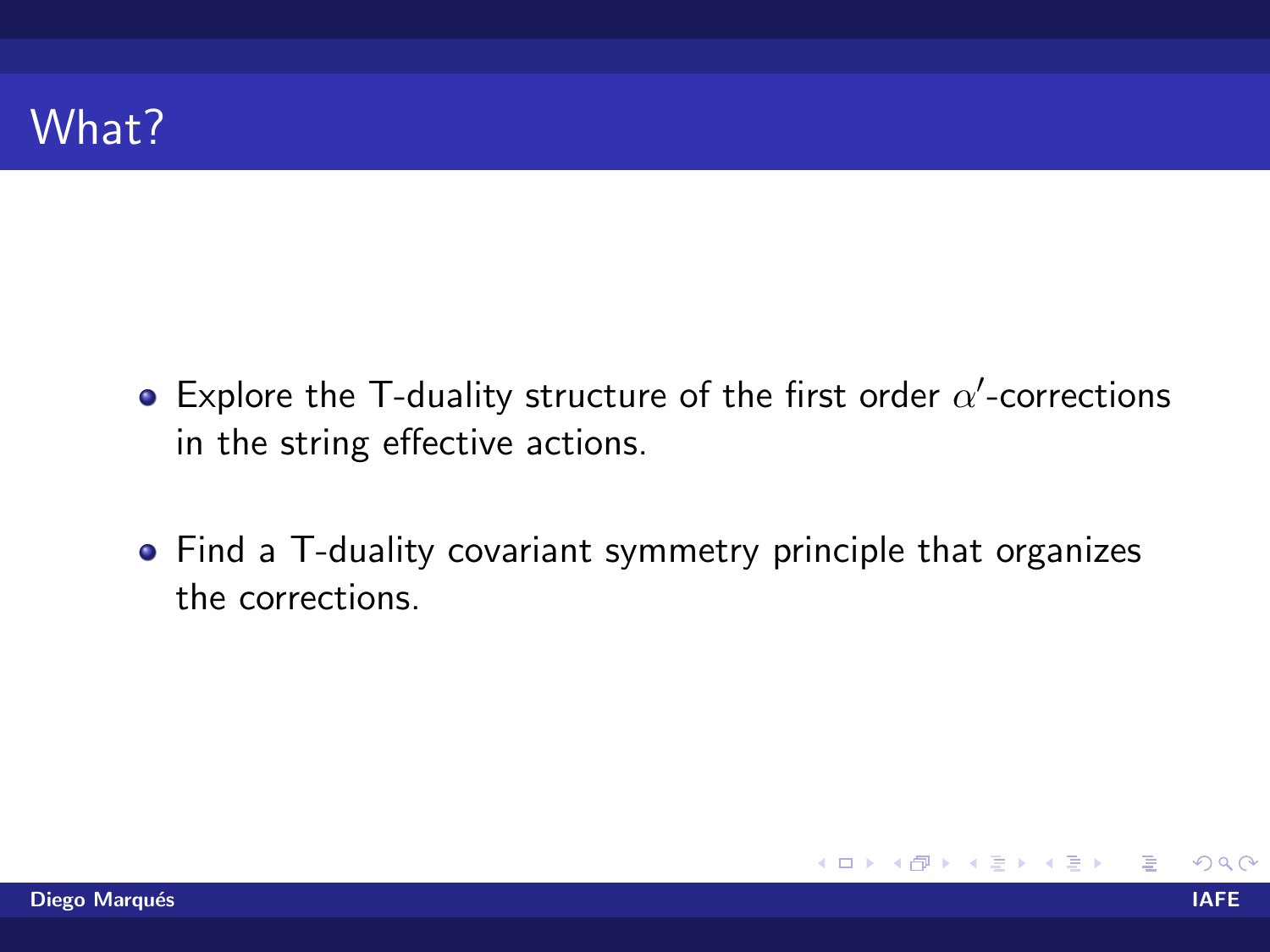# Why?





### Scattering amplitudes  $\beta$ -functions



K ロト K 倒 ト K ヨ ト K ヨ ト

哇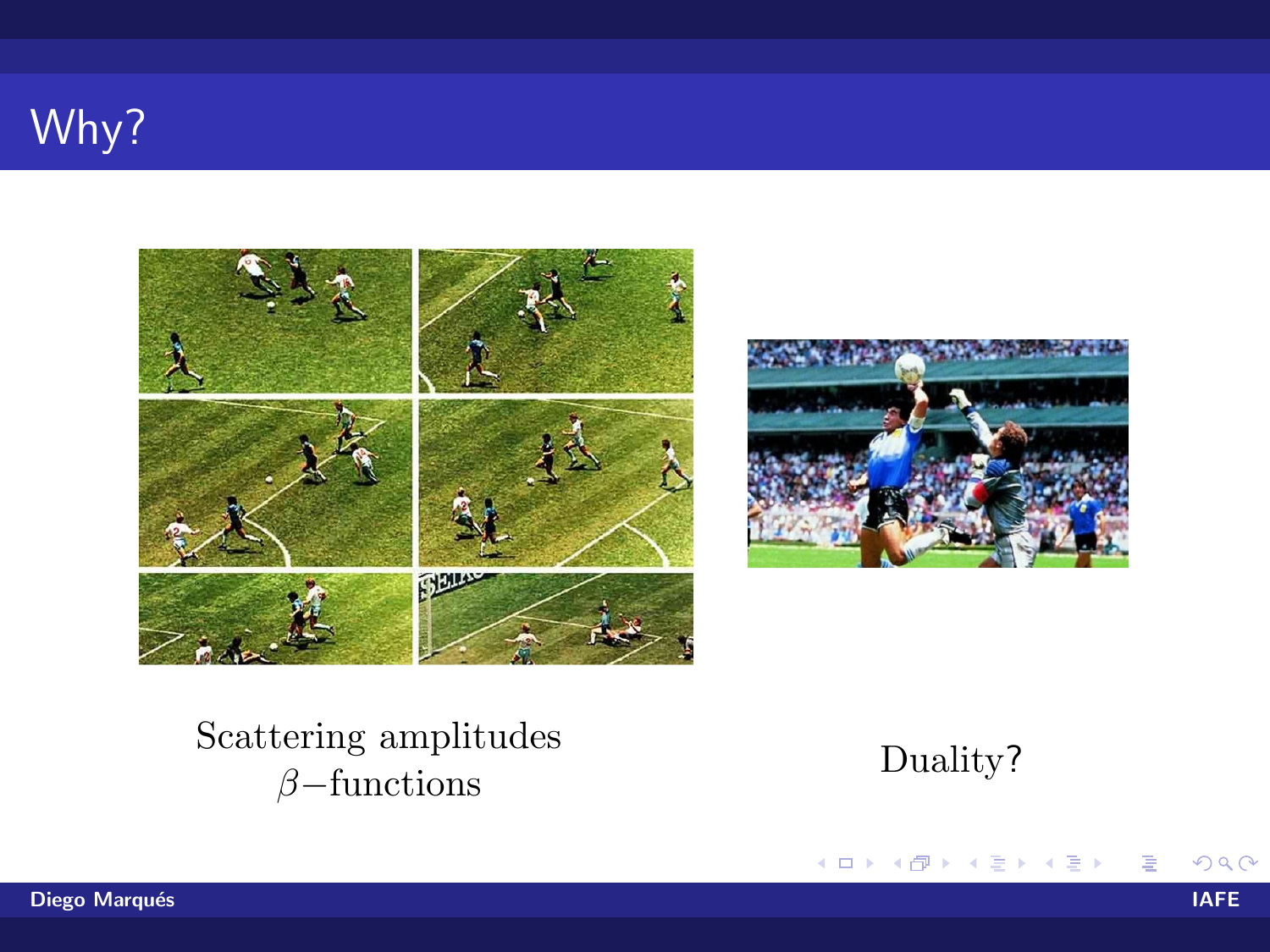## How?

- Start with T-duality covariant formalism (DFT) in which the degrees of freedom are T-duality multiplets and the gauge transformations are duality covariant.
- Propose a  $\mathcal{O}(\alpha')$  consistent duality covariant deformation of the gauge transformations.
- Write the duality and gauge invariant action.
- Compare with first-order actions obtained through other methods.

**K ロ ト K 何 ト K ヨ ト K**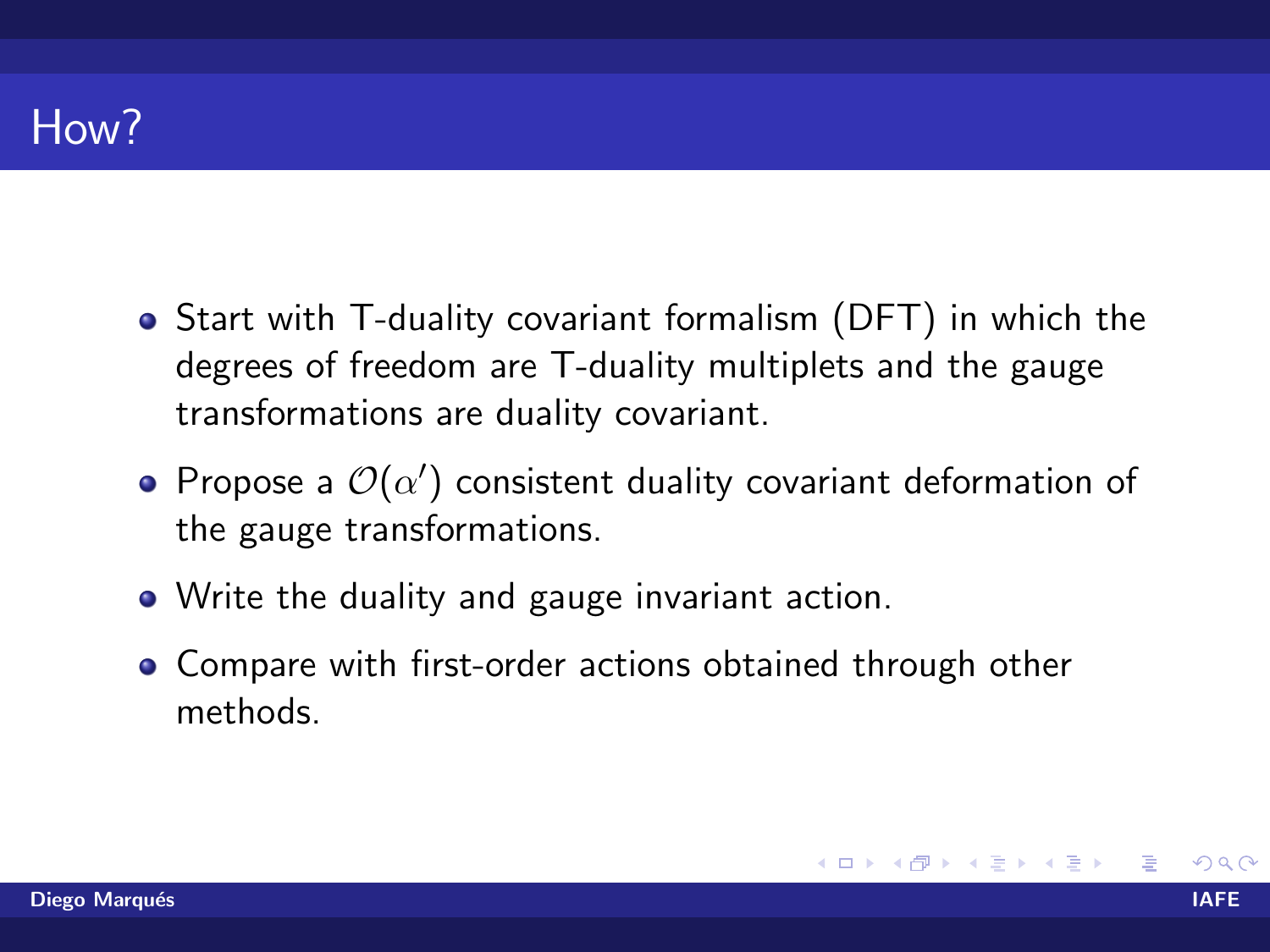### T-duality and the generalized Lie derivative

DFT is based on a duality covariant gauge principle

$$
\begin{aligned}\n\delta g &= L_{\xi} g \\
\delta B &= L_{\xi} B + d \tilde{\xi} \\
\delta \phi &= L_{\xi} \phi\n\end{aligned}\n\rightarrow \n\begin{cases}\n\delta \mathcal{H} &= \hat{\mathcal{L}}_{\xi} \mathcal{H} \\
\delta d &= \xi \cdot d - \frac{1}{2} \partial \cdot \xi\n\end{cases}
$$

that fixes the two-derivative universal action

$$
S = \int dx \sqrt{-g} e^{-2\phi} \left( R + \alpha \left( \partial \phi \right)^2 + \beta H^2 \right)
$$

4 0 8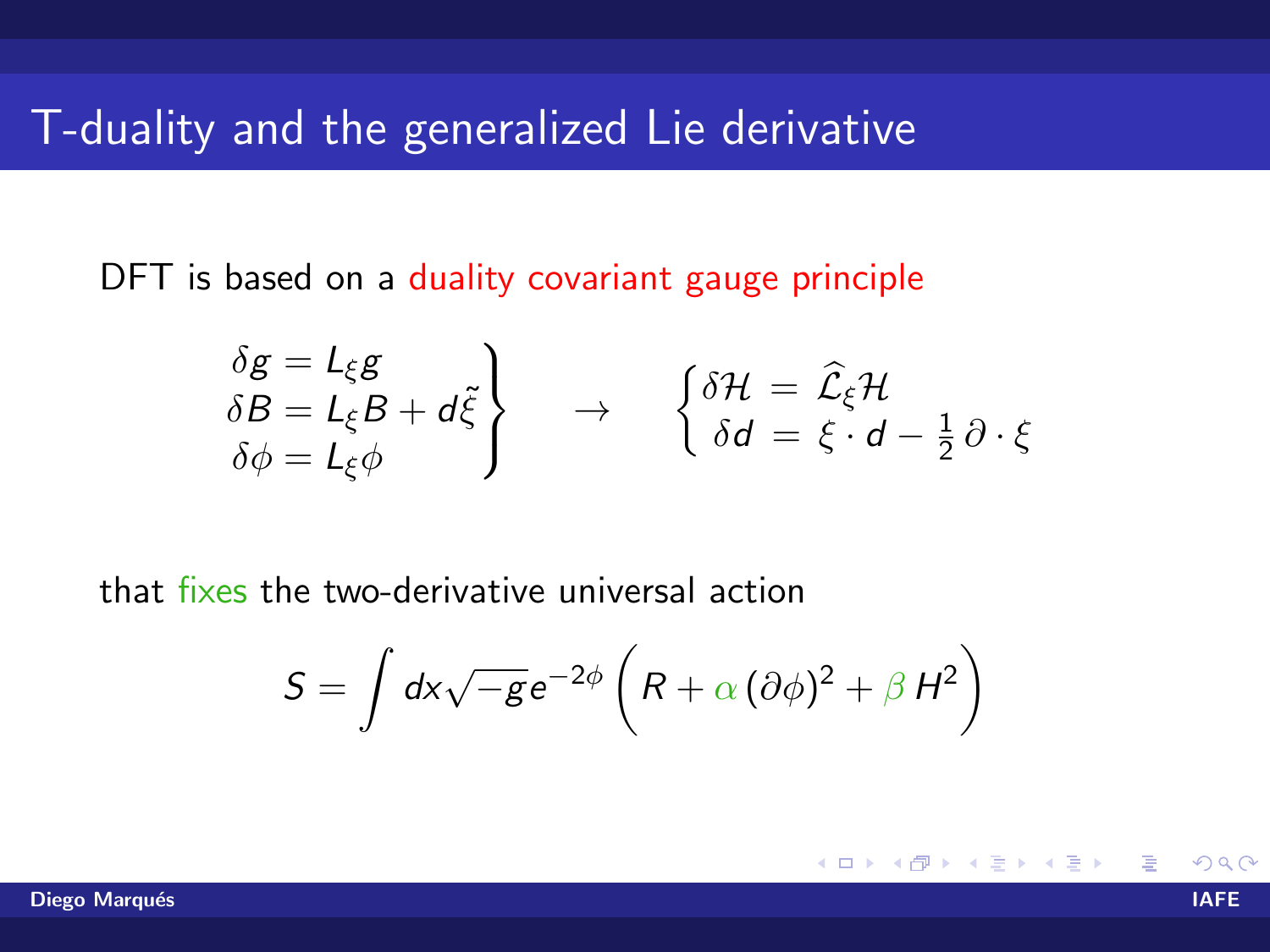### T-duality and the generalized Lie derivative

DFT is based on a duality covariant gauge principle

$$
\begin{aligned}\n\delta g &= L_{\xi} g \\
\delta B &= L_{\xi} B + d \tilde{\xi} \\
\delta \phi &= L_{\xi} \phi\n\end{aligned}\n\rightarrow \n\begin{cases}\n\delta \mathcal{H} &= \hat{\mathcal{L}}_{\xi} \mathcal{H} \\
\delta d &= \xi \cdot d - \frac{1}{2} \partial \cdot \xi\n\end{cases}
$$

that fixes the two-derivative universal action

$$
S = \int dx \sqrt{-g} e^{-2\phi} \left( R + 4 \left( \partial \phi \right)^2 - \frac{1}{12} H^2 \right)
$$

4 0 8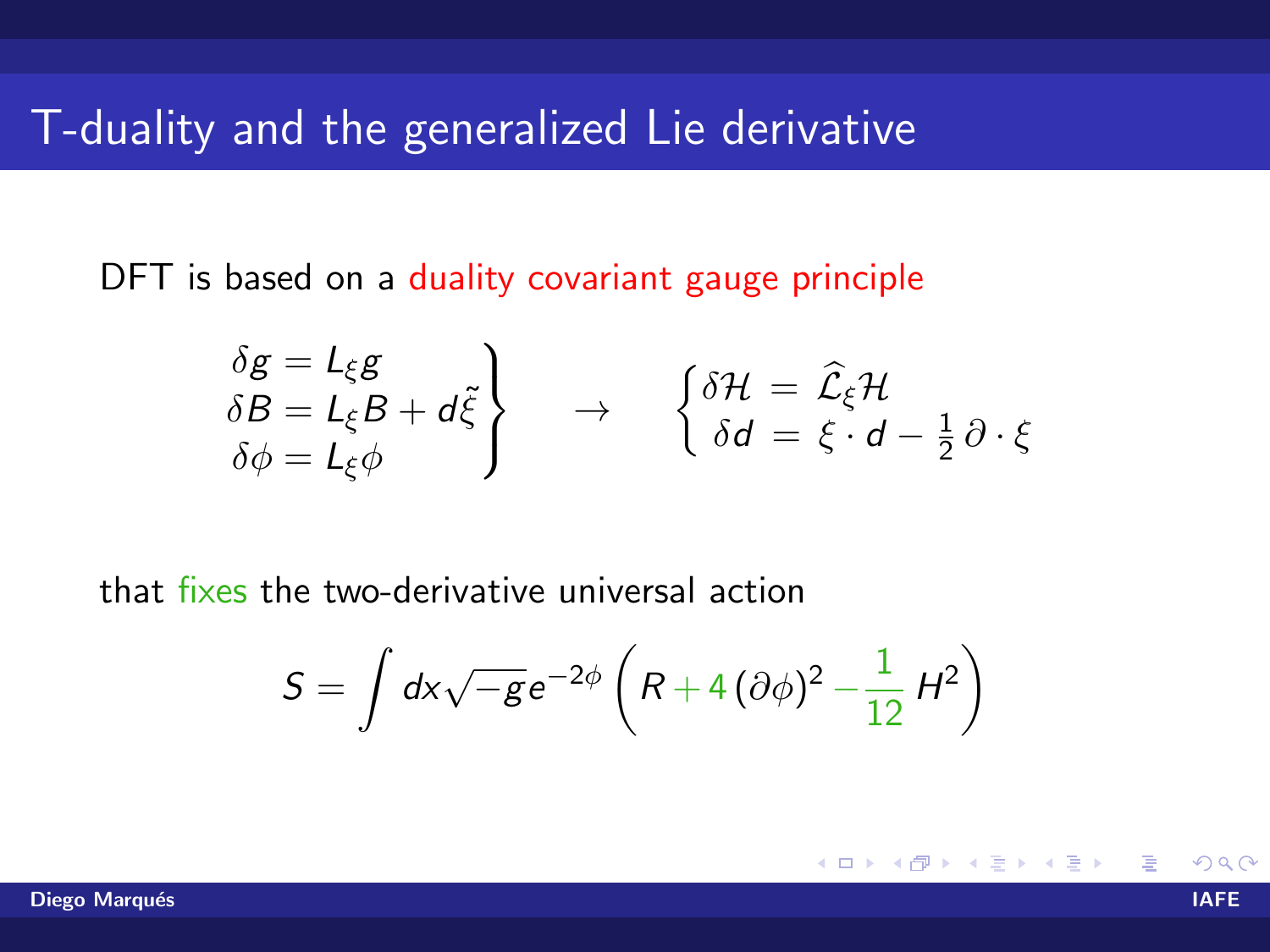## **Outline**

Can the gauge principle be deformed to require and fix the four-derivative corrections?

哇

メロメ メ母メ メミメ メミメ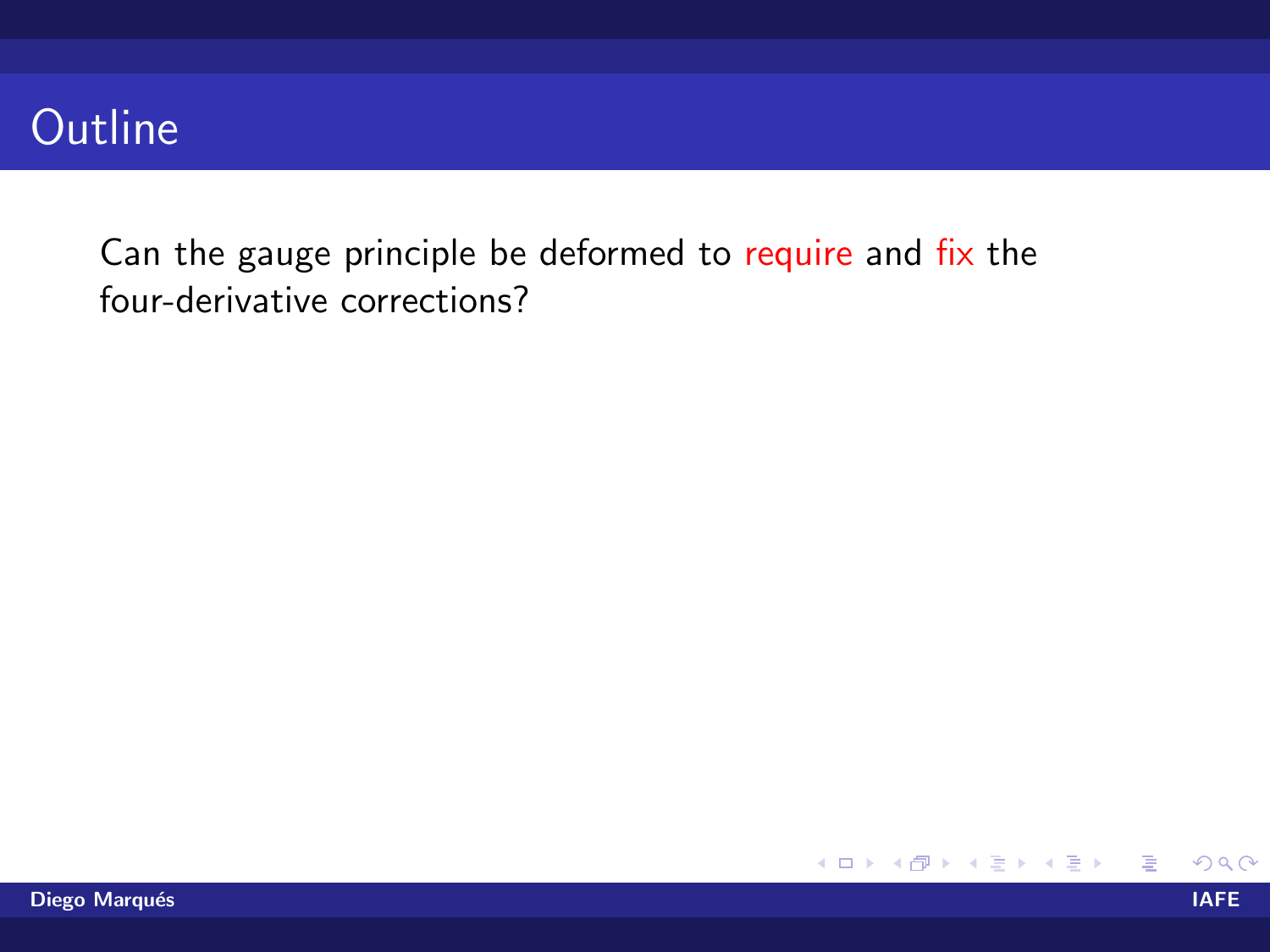### **Outline**

Can the gauge principle be deformed to require and fix the four-derivative corrections?

- Review of first-order  $\alpha'$ -corrections in string effective actions (Metsaev and Teytlin and Bergshoeff and de Roo).
- The Green-Schwarz mechanism as a first-order gauge principle.
- Duality in dimensionally reduced theories and field redefinitions.
- Duality covariant Green-Schwarz mechanism: a gauge principle that requires and fixes the four-derivative string effective actions.

イロト イ押ト イヨト イヨト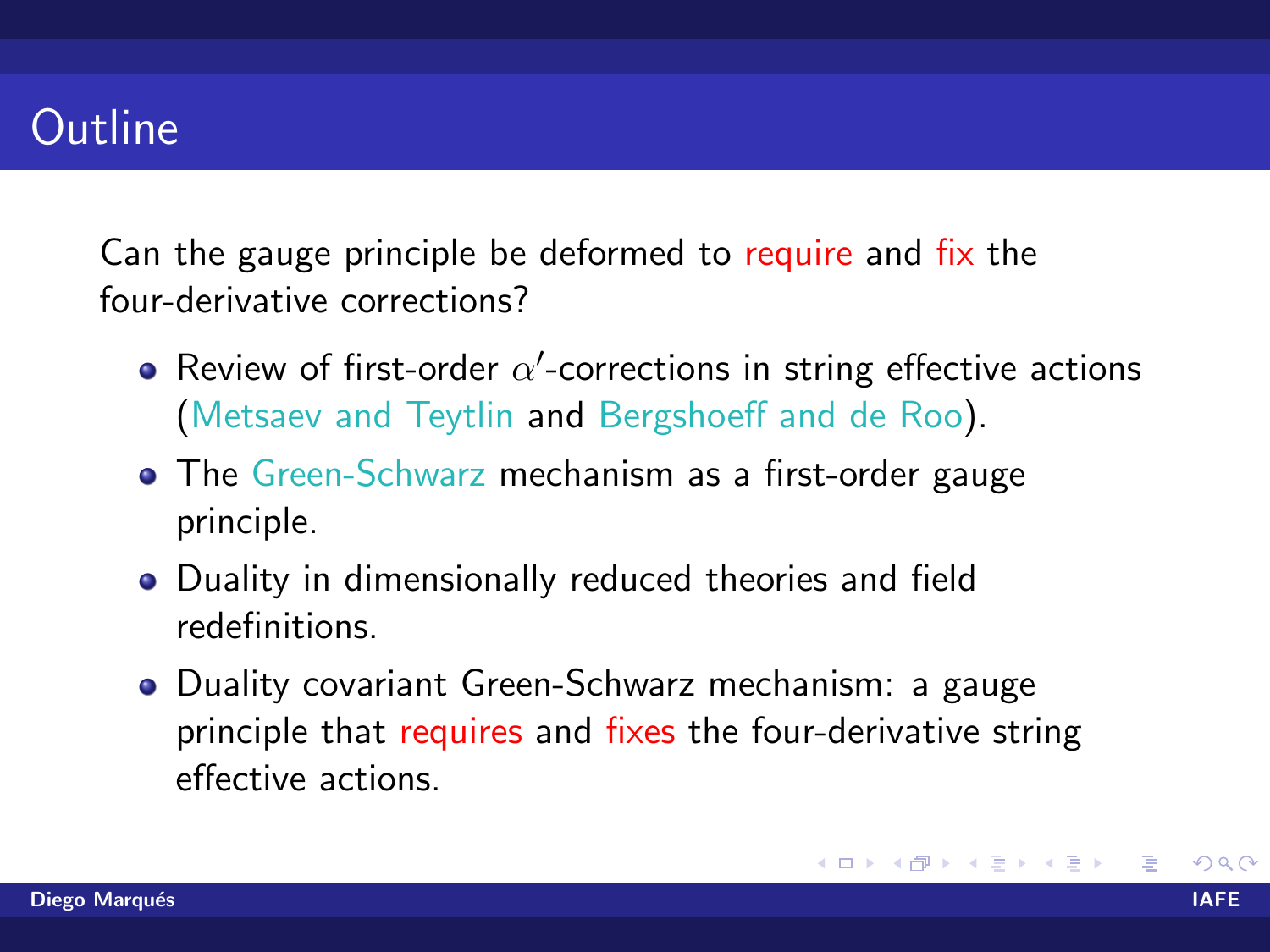# I. Review of first-order string effective actions.

イロト イ母 トイヨ トイヨト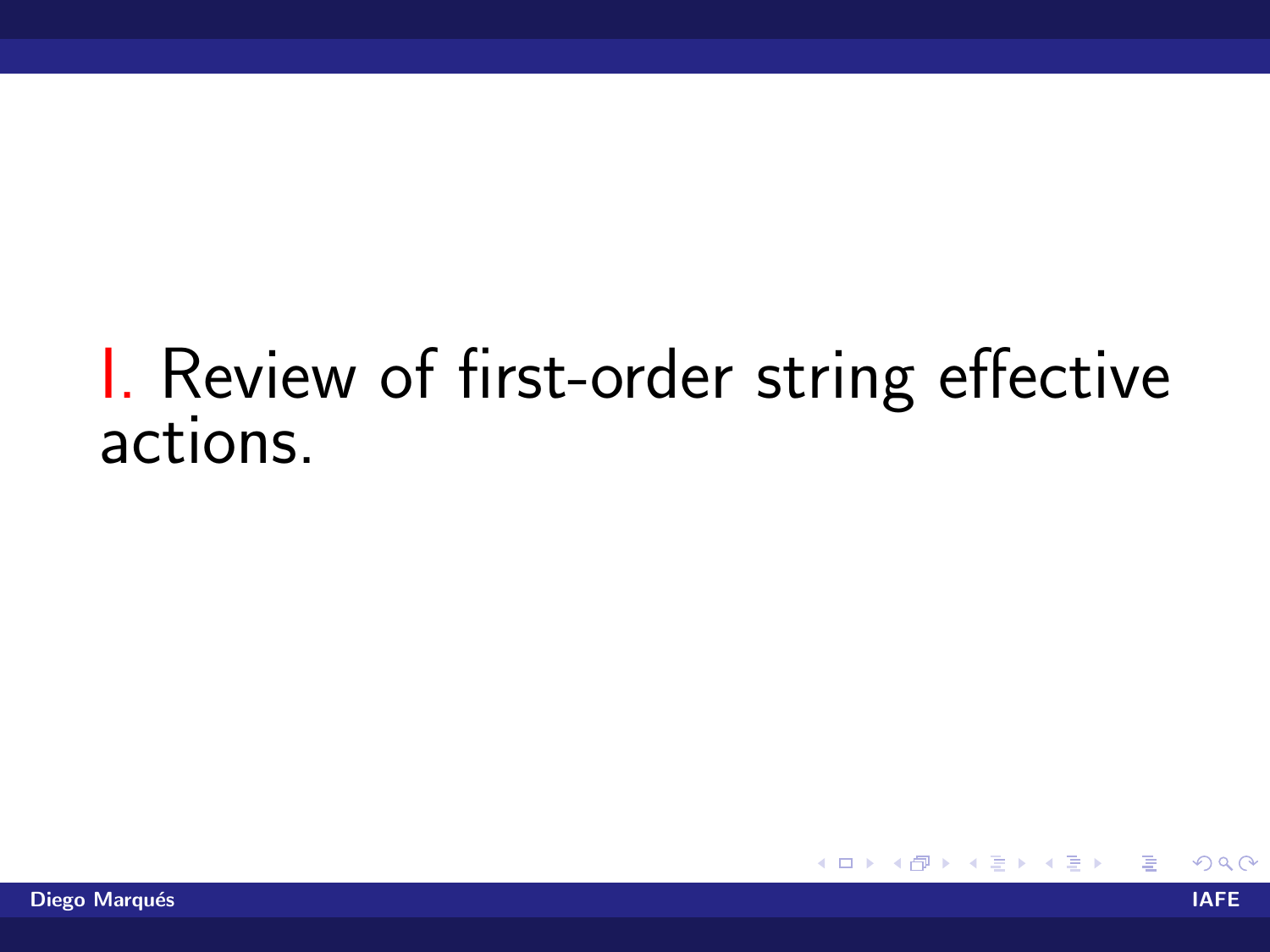Metsaev and Tseytlin, 1987

$$
S_{MT} = \int dx \sqrt{-g} e^{-2\phi} \left[ R + 4(\partial \phi)^2 - \frac{1}{12} H^2 + \frac{a - b}{4} H^{\mu \nu \rho} \Omega_{\mu \nu \rho} - \frac{a + b}{8} \left( Riem^2 - \frac{1}{2} H H Riem + \frac{1}{24} H^4 - \frac{1}{8} H^2_{\mu \nu} H^{2\mu \nu} \right) \right]
$$

$$
H_{\mu\nu\rho} = 3\partial_{\lbrack\mu}B_{\nu\rho\rbrack} \ , \quad \ \Omega_{\mu\nu\rho} = \omega_{\lbrack\mu a}{}^{b} \partial_{\nu} \omega_{\rho\rbrack b}{}^{a} + \frac{2}{3} \omega_{\lbrack\mu a}{}^{b} \omega_{\nu b}{}^{c} \omega_{\rho\rbrack c}{}^{a}
$$

K ロト K 倒 ト K ヨ ト K ヨ ト  $290$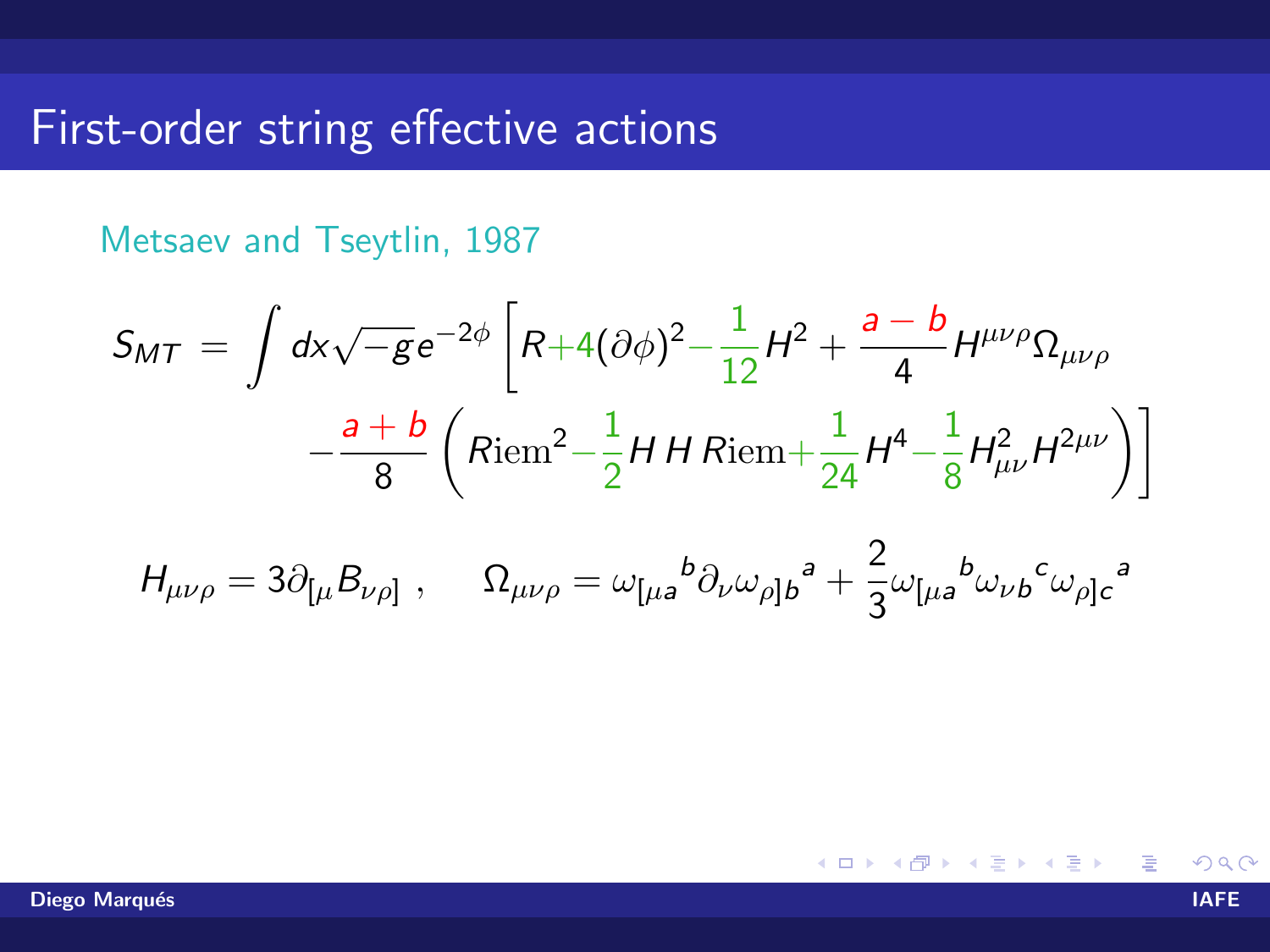Metsaev and Tseytlin, 1987

$$
S_{MT} = \int dx \sqrt{-g} e^{-2\phi} \left[ R + 4(\partial \phi)^2 - \frac{1}{12} H^2 + \frac{a - b}{4} H^{\mu \nu \rho} \Omega_{\mu \nu \rho} - \frac{a + b}{8} \left( Riem^2 - \frac{1}{2} H H Riem + \frac{1}{24} H^4 - \frac{1}{8} H^2_{\mu \nu} H^{2\mu \nu} \right) \right]
$$

$$
H_{\mu\nu\rho} = 3\partial_{\lbrack\mu}B_{\nu\rho\rbrack} \ , \quad \ \Omega_{\mu\nu\rho} = \omega_{\lbrack\mu a}{}^{b} \partial_{\nu} \omega_{\rho\rbrack b}{}^{a} + \frac{2}{3} \omega_{\lbrack\mu a}{}^{b} \omega_{\nu b}{}^{c} \omega_{\rho\rbrack c}{}^{a}
$$

$$
a + b = \begin{cases} -2\alpha' \\ -\alpha' \\ 0 \end{cases}, \quad a - b = \begin{cases} 0 \\ -\alpha' \\ 0 \end{cases}
$$
 **before before**

K ロト K 倒 ト K ヨ ト K ヨ ト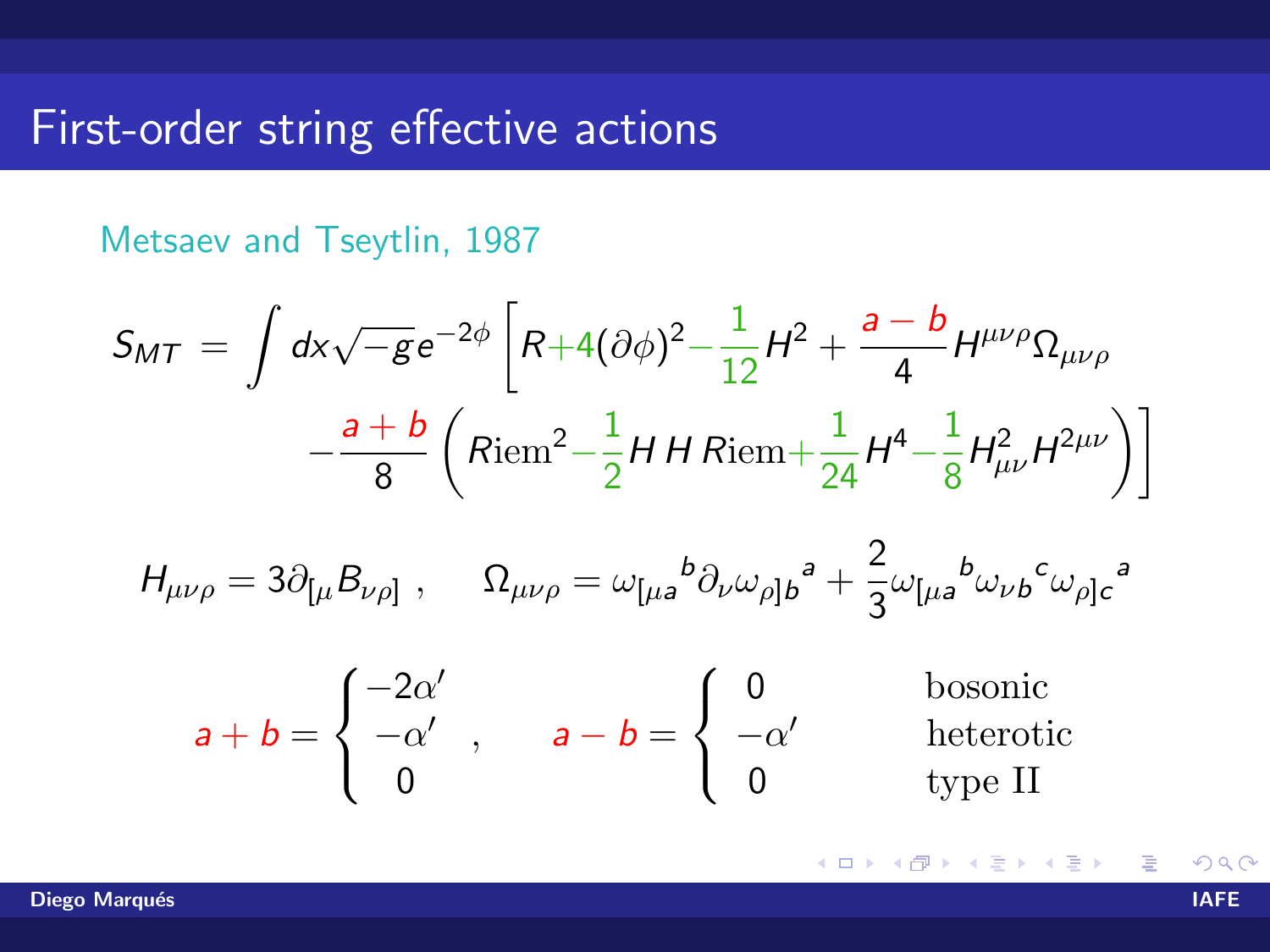

Diego Marqués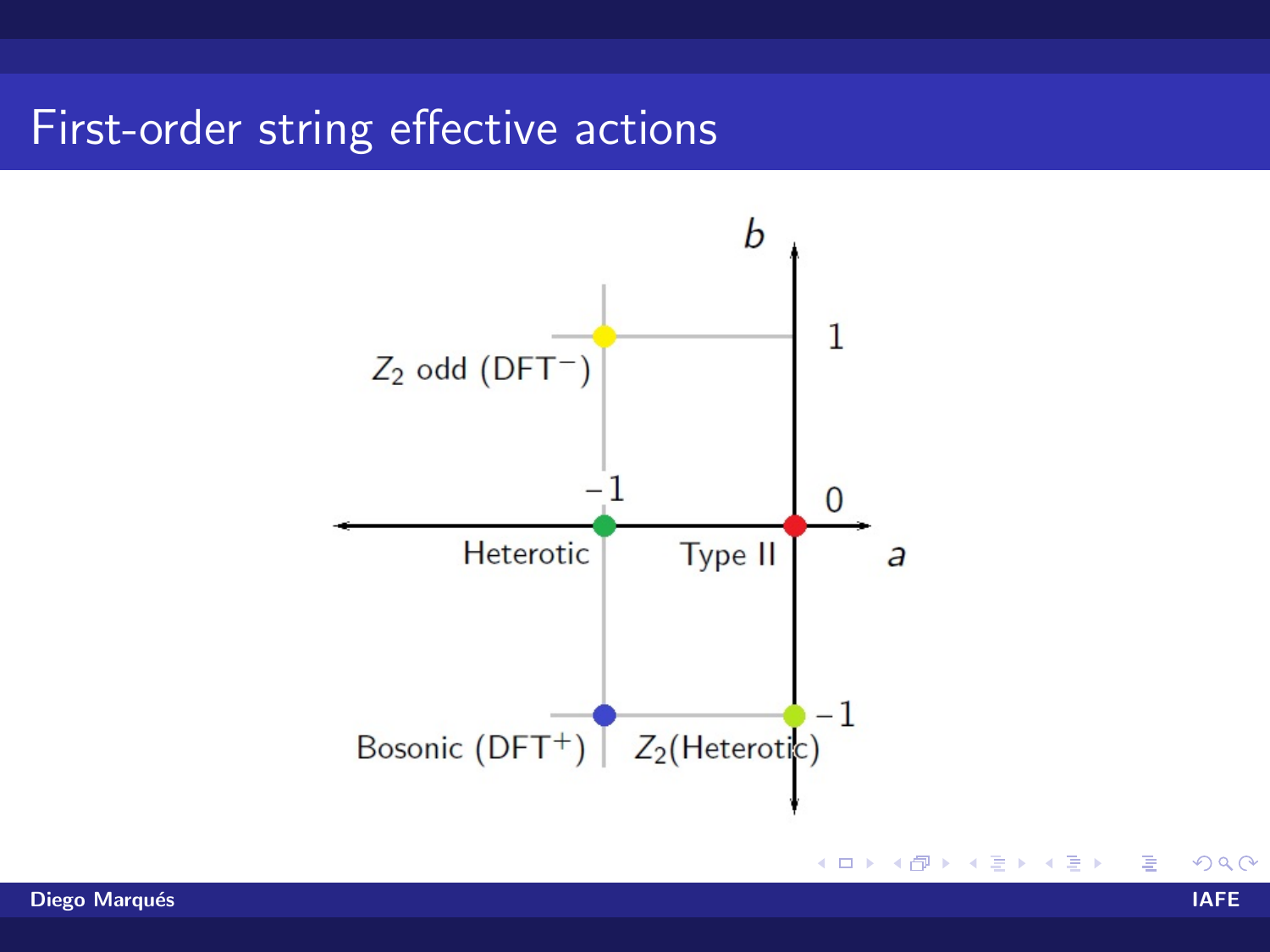Bergshoeff and de Roo, 1989, for heterotic  $(a, b) = (-\alpha', 0)$ 

$$
S_{BdR} = \int dx \sqrt{-g} e^{-2\phi} \left( R + 4(\partial \phi)^2 - \frac{1}{12} \widetilde{H}^{\mu\nu\rho} \widetilde{H}_{\mu\nu\rho} + \frac{a}{8} R^{(-)b}_{\mu\nu a} R^{(-)\mu\nu} b^a + \frac{b}{8} R^{(+)b}_{\mu\nu a} R^{(+)\mu\nu} b^a \right)
$$

K ロト K 倒 ト K ヨ ト K ヨ ト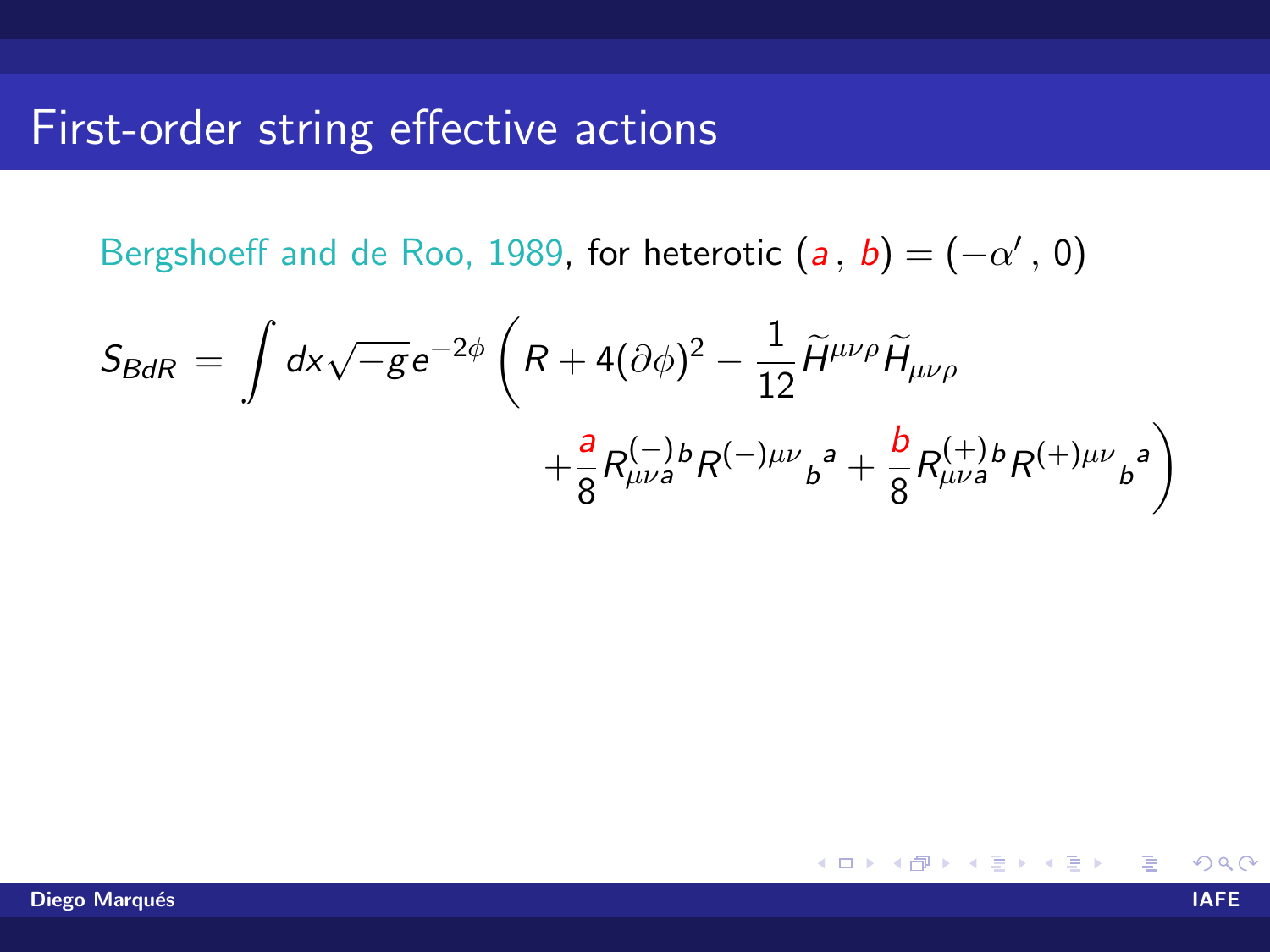Bergshoeff and de Roo, 1989, for heterotic  $(a, b) = (-\alpha', 0)$ 

$$
S_{BdR} = \int dx \sqrt{-g} e^{-2\phi} \left( R + 4(\partial \phi)^2 - \frac{1}{12} \widetilde{H}^{\mu\nu\rho} \widetilde{H}_{\mu\nu\rho} + \frac{a}{8} R^{(-)b}_{\mu\nu a} R^{(-)\mu\nu} b^a + \frac{b}{8} R^{(+)b}_{\mu\nu a} R^{(+)\mu\nu} b^a \right)
$$

$$
\widetilde{H}_{\mu\nu\rho} = H_{\mu\nu\rho} - \frac{3}{2} a \Omega^{(-)}_{\mu\nu\rho} + \frac{3}{2} b \Omega^{(+)}_{\mu\nu\rho}
$$
\n
$$
\Omega^{(\pm)}_{\mu\nu\rho} = \omega^{(\pm)}_{[\mu a} b \partial_{\nu} \omega^{(\pm)}_{\rho]b} + \frac{2}{3} \omega^{(\pm)}_{[\mu a} b \omega^{(\pm)}_{\nu b} c \omega^{(\pm)}_{\rho]c} , \quad \omega^{(\pm)}_{\mu a} b = \omega_{\mu a} b \pm \frac{1}{2} H_{\mu a} b
$$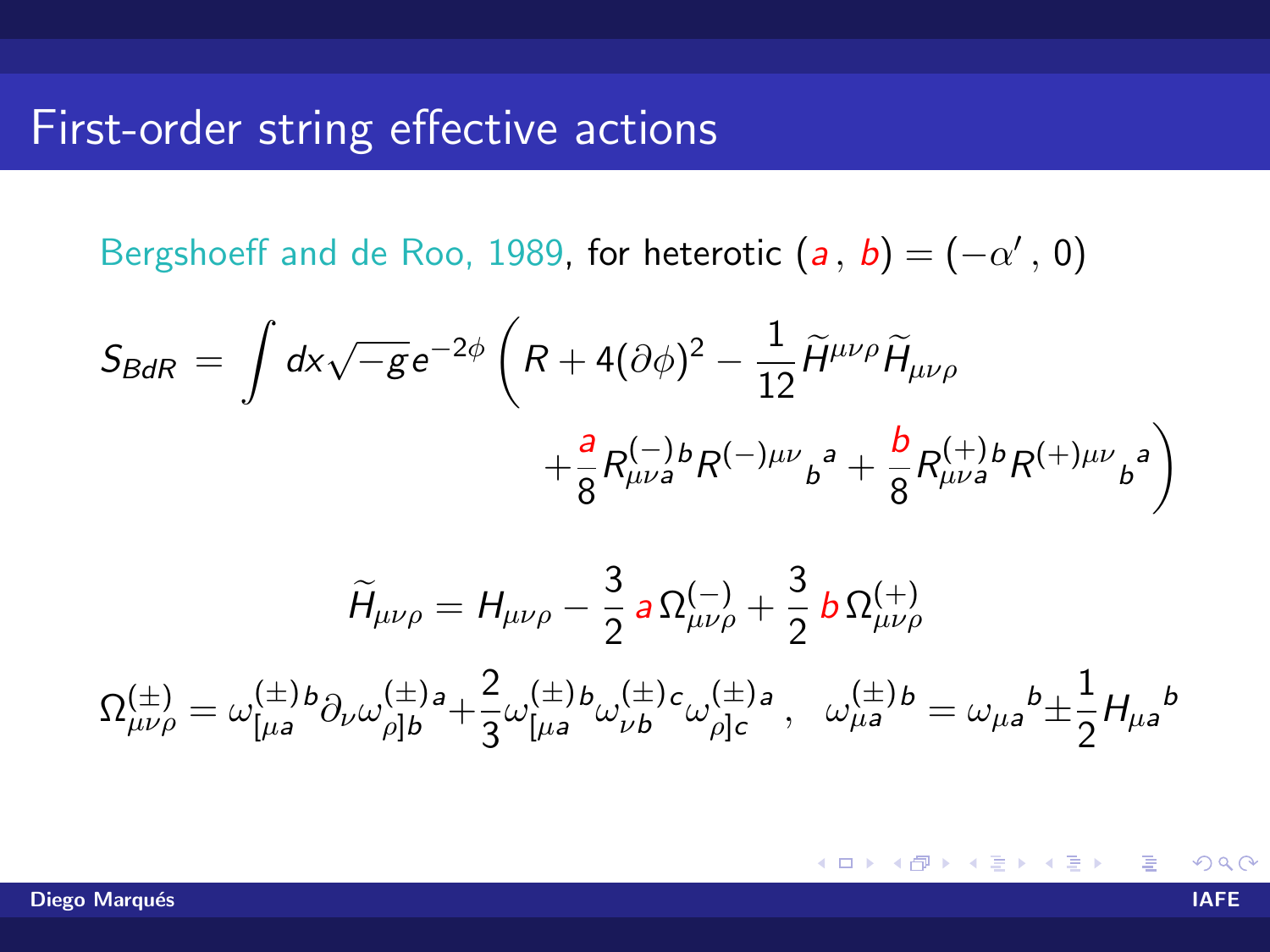Chemissany, de Roo and Panda, 2007, for heterotic  $(a, b) = (-\alpha', 0)$ 

$$
\mathcal{S}_{MT}=\mathcal{S}_{BdR}
$$

modulo field redefinitions. Also true in general.

メロメ メ母メ メミメ メミメ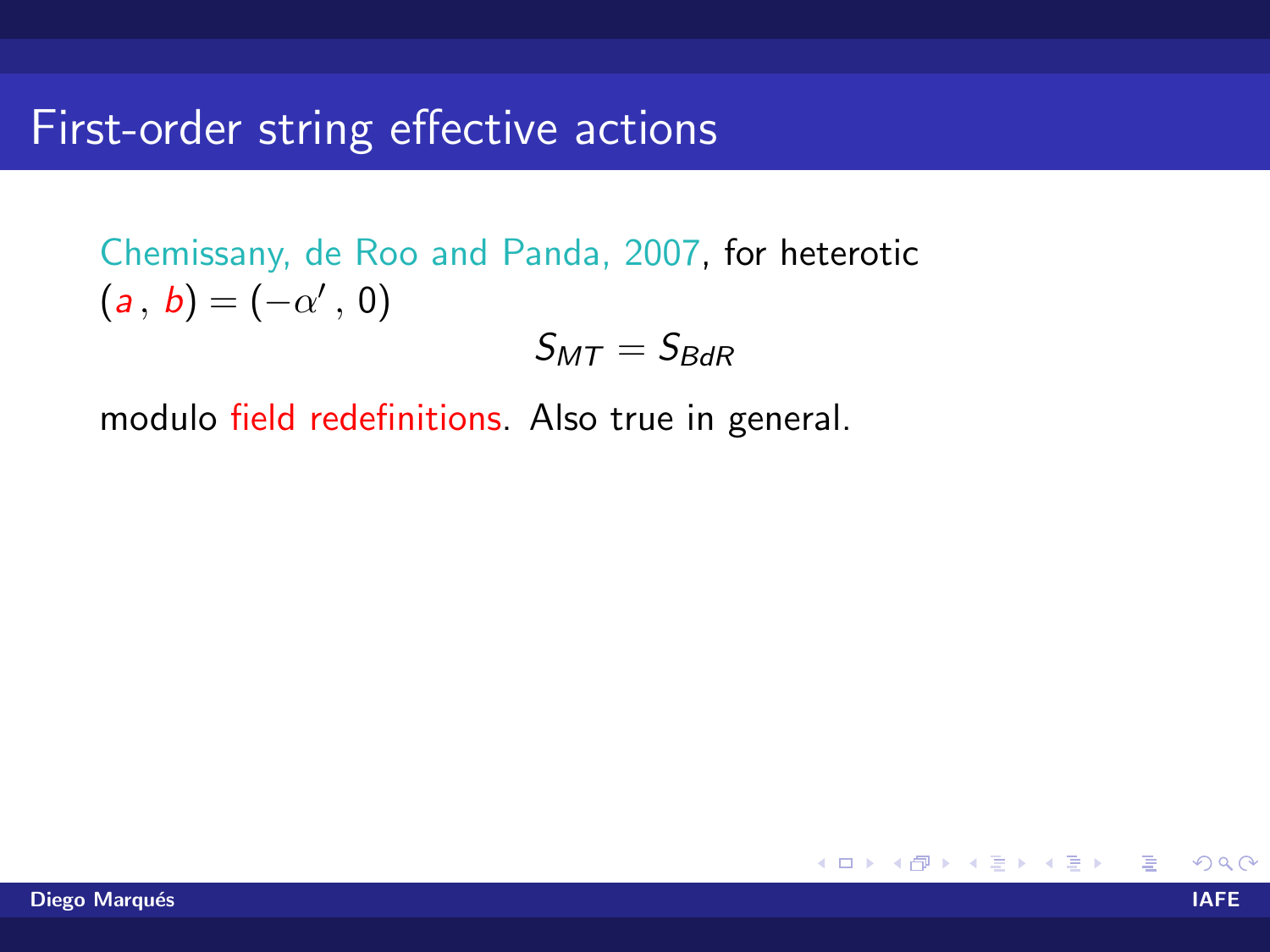Chemissany, de Roo and Panda, 2007, for heterotic  $(a, b) = (-\alpha', 0)$ 

$$
\mathcal{S}_{MT}=\mathcal{S}_{BdR}
$$

modulo field redefinitions. Also true in general.

 $Z_2$ -parity transformations

$$
Z_2(B) = -B, \t a \leftrightarrow b
$$
  

$$
a - b = \begin{cases} 0 & \text{bosonic} \\ -\alpha' & \text{heterotic} \end{cases}
$$

K ロト K 倒 ト K ヨ ト K ヨ ト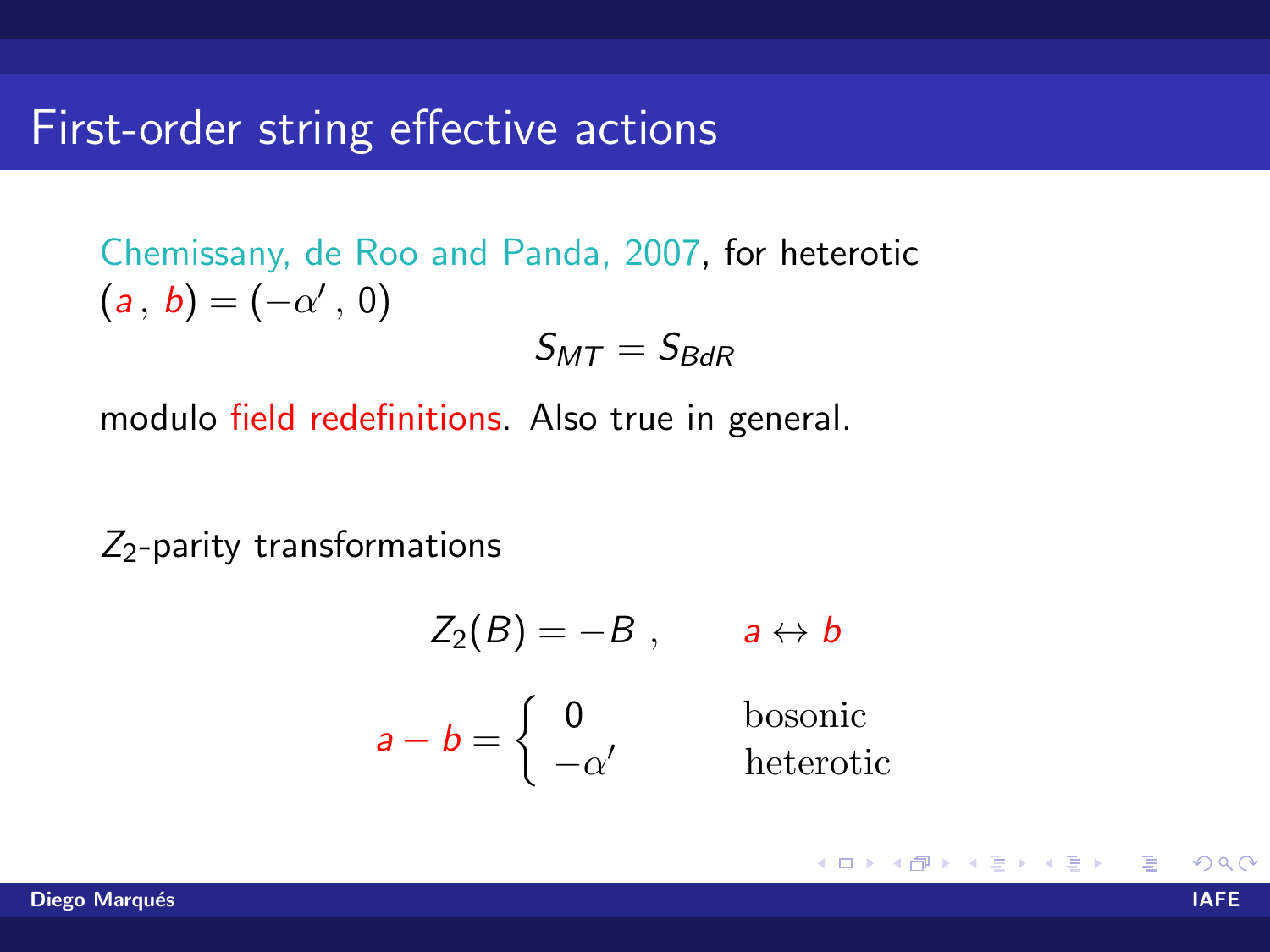### The Green-Schwarz mechanism as a gauge principle

The BdR action is invariant and

$$
\widetilde{H}_{\mu\nu\rho}=3\partial_{\lbrack\mu}B_{\nu\rho\rbrack}-\frac{3}{2}\,a\,\Omega^{(-)}_{\mu\nu\rho}+\frac{3}{2}\,b\,\Omega^{(+)}_{\mu\nu\rho}
$$

is covariant due to the Green-Schwarz transformation of B

$$
\delta \phi = L_{\xi} \phi
$$
\n
$$
\delta e_{\mu}^{a} = L_{\xi} e_{\mu}^{a} + e_{\mu}^{b} \Lambda_{b}^{a}
$$
\n
$$
\delta \Omega_{\mu\nu\rho}^{(\pm)} = L_{\xi} \Omega_{\mu\nu\rho}^{(\pm)} - \partial_{[\mu} \left( \partial_{\nu} \Lambda_{a}^{b} \omega_{\rho]b}^{(\pm)} \right)
$$
\n
$$
\delta B_{\mu\nu} = L_{\xi} B_{\mu\nu} + 2 \partial_{[\mu} \tilde{\xi}_{\nu]} - \frac{a}{2} \partial_{[\mu} \Lambda_{a}^{b} \omega_{\nu]b}^{(-)} + \frac{b}{2} \partial_{[\mu} \Lambda_{a}^{b} \omega_{\nu]b}^{(+)}.
$$

**K ロ ▶ K 何 ▶ K**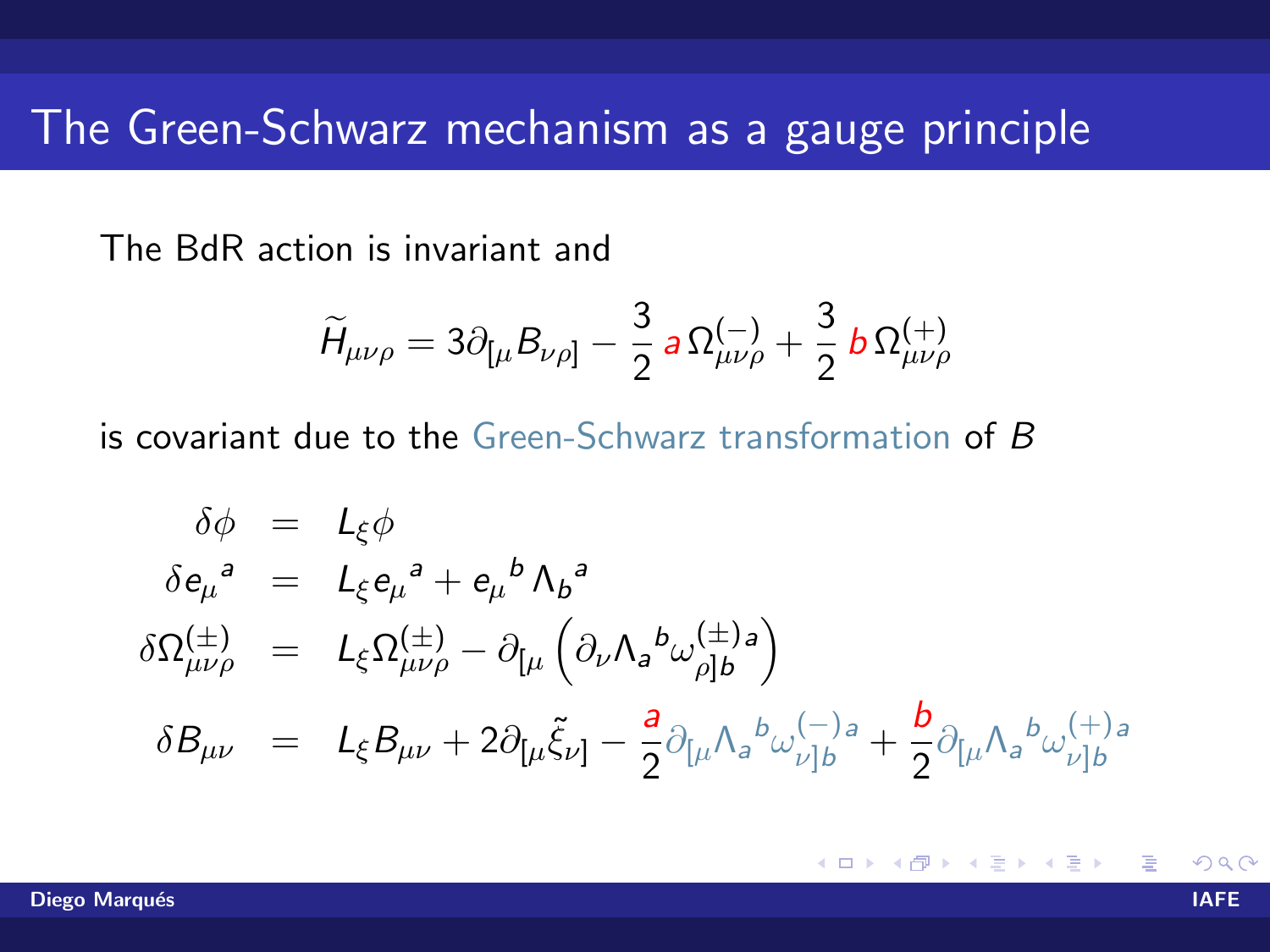## The Green-Schwarz mechanism as a gauge principle

Green-Schwarz transformation of the two-form

$$
\delta_{\Lambda}B_{\mu\nu}=\frac{a-b}{2}\omega_{\lbrack\mu a}{}^{b}\partial_{\nu\rbrack}\Lambda_{b}{}^{a}-\frac{a+b}{4}H_{\lbrack\mu a}{}^{b}\partial_{\nu\rbrack}\Lambda_{b}{}^{a}
$$

•  $a - b$  term non-removable unless  $a = b$ .

•  $a + b$  term removable through

$$
B_{\mu\nu}\rightarrow B_{\mu\nu}+\frac{a+b}{4}H_{\left[\mu a\right]}b_{\omega\nu\right]b}^{\ \ a}
$$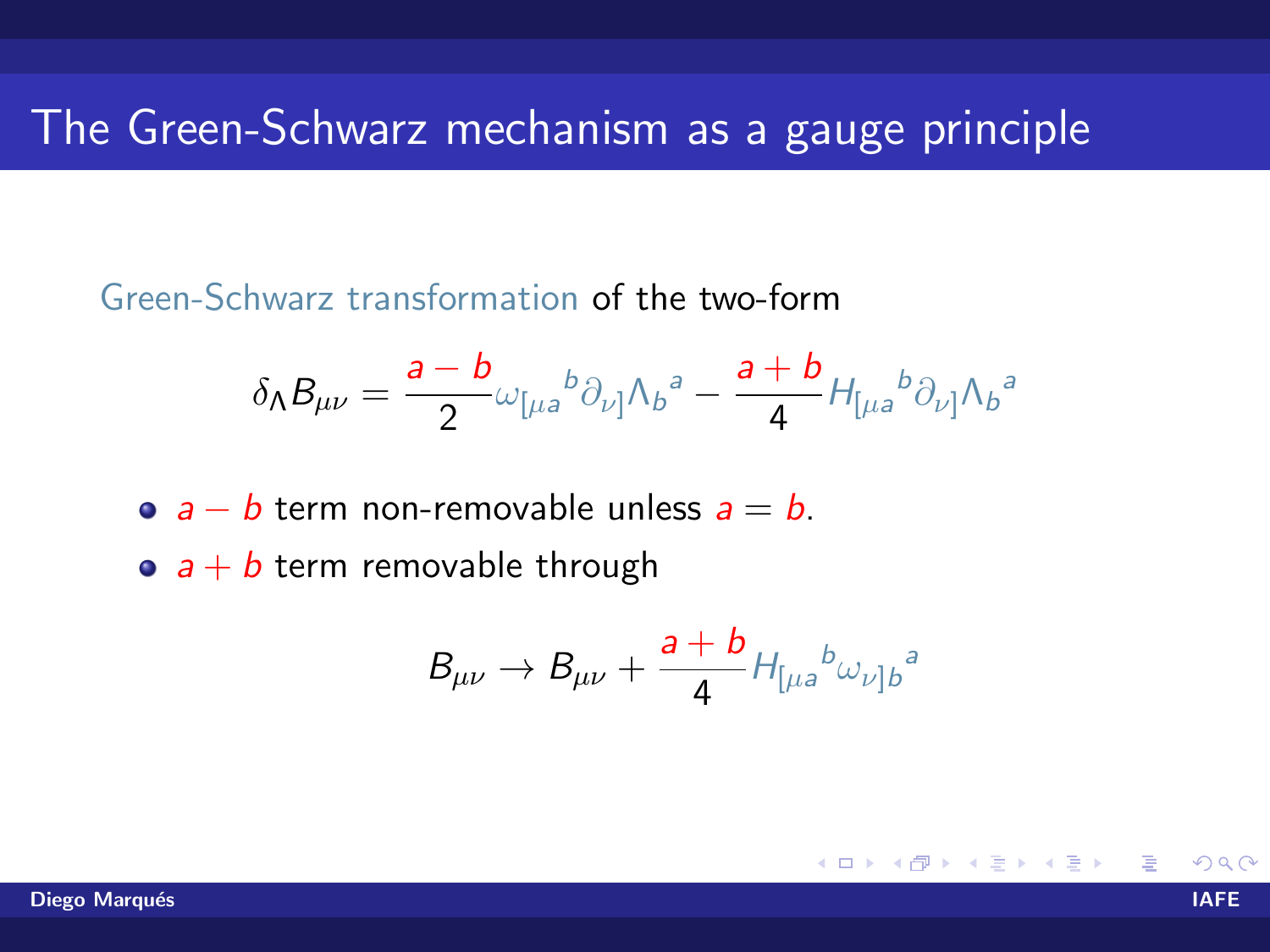# II. Duality and field redefinitions.

哇

メロメ メ母メ メミメ メミメ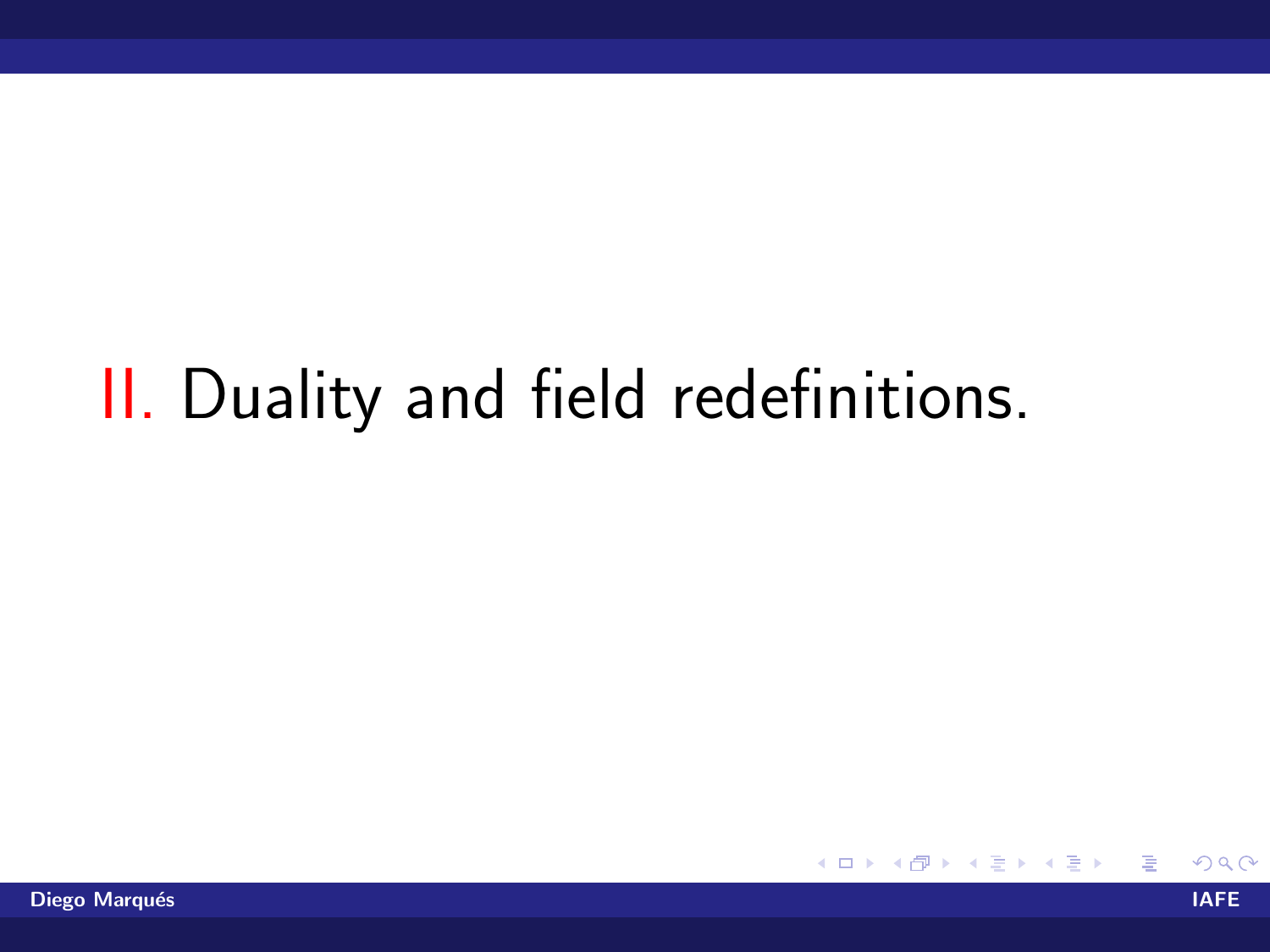### Duality in lower dimensions

Meissner, 1996, compactified the MT action  $(a = b = -\alpha')$  to one-dimension

$$
S = \int dt e^{-2d} \left[ -4\dot{d}^2 - \frac{1}{8} \text{Tr}(\dot{\mathcal{H}} \eta)^2 + \frac{\alpha'}{4} \left( \frac{1}{16} \text{Tr}(\dot{\mathcal{H}} \eta)^4 - \frac{1}{64} (\text{Tr}(\dot{\mathcal{H}} \eta)^2)^2 - \text{Tr}(\dot{\mathcal{H}} \eta)^2 \dot{d}^2 - \frac{16}{3} \dot{d}^4 \right) \right]
$$
  

$$
\mathcal{H} = \begin{pmatrix} \bar{g}^{-1} & -\bar{g}^{-1} \bar{B} \\ \bar{B} \bar{g}^{-1} & \bar{g} - \bar{B} \bar{g}^{-1} \bar{B} \end{pmatrix} \rightarrow \begin{cases} \bar{g} = g + \frac{\alpha'}{4} \dot{g} g^{-1} \dot{g} - \frac{\alpha'}{4} \dot{B} g^{-1} \dot{B} \\ \bar{B} = B + \frac{\alpha'}{4} \dot{g} g^{-1} \dot{B} + \frac{\alpha'}{4} \dot{B} g^{-1} \dot{g} \end{cases}
$$

メロメ メ母メ メミメ メミメ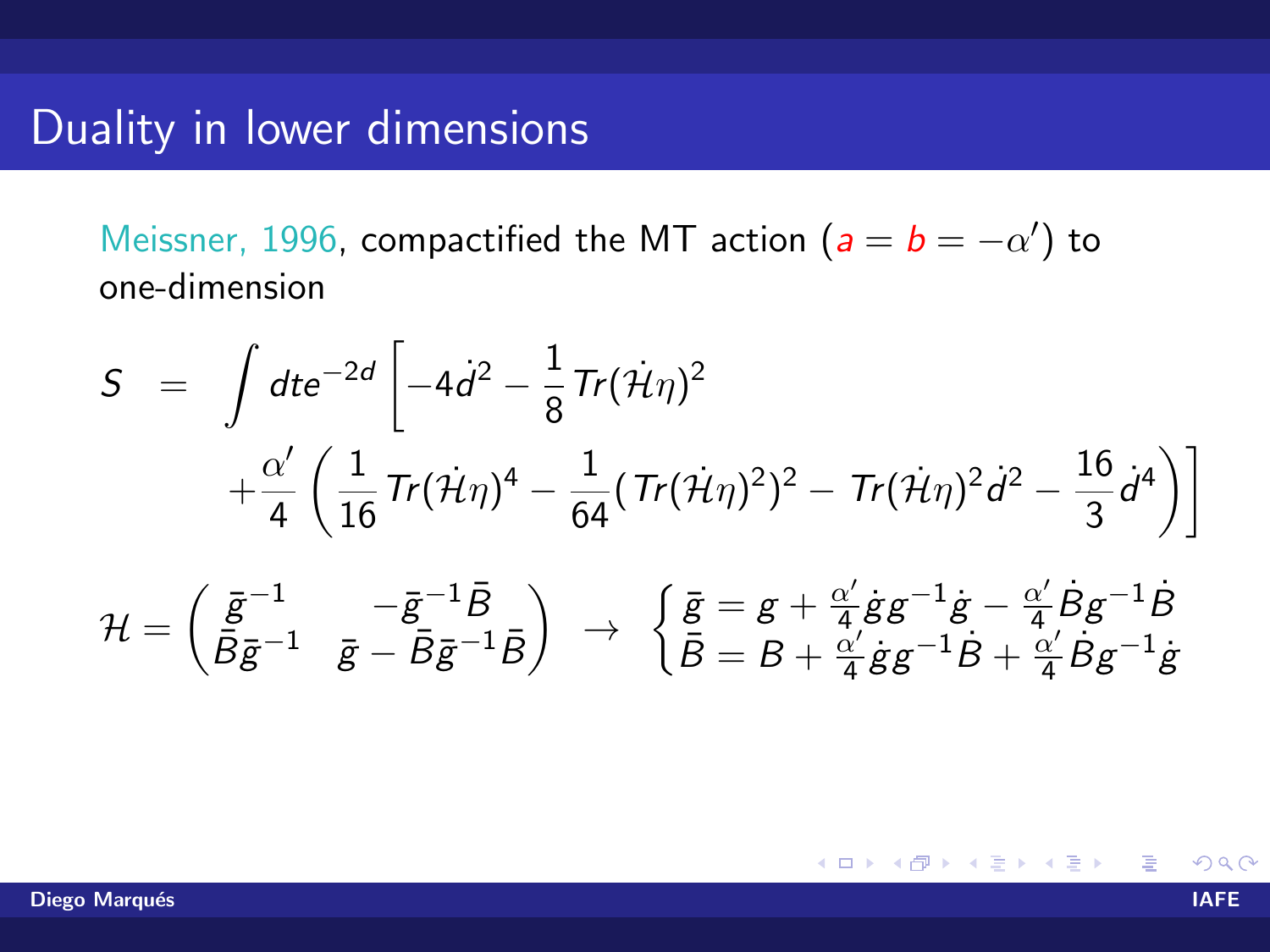### Duality in lower dimensions

Meissner, 1996, compactified the MT action  $(a = b = -\alpha')$  to one-dimension

$$
S = \int dt e^{-2d} \left[ -4\dot{d}^2 - \frac{1}{8} \text{Tr}(\dot{\mathcal{H}} \eta)^2 + \frac{\alpha'}{4} \left( \frac{1}{16} \text{Tr}(\dot{\mathcal{H}} \eta)^4 - \frac{1}{64} (\text{Tr}(\dot{\mathcal{H}} \eta)^2)^2 - \text{Tr}(\dot{\mathcal{H}} \eta)^2 \dot{d}^2 - \frac{16}{3} \dot{d}^4 \right) \right]
$$
  

$$
\mathcal{H} = \begin{pmatrix} \bar{g}^{-1} & -\bar{g}^{-1} \bar{B} \\ \bar{B} \bar{g}^{-1} & \bar{g} - \bar{B} \bar{g}^{-1} \bar{B} \end{pmatrix} \rightarrow \begin{cases} \bar{g} = g + \frac{\alpha'}{4} \dot{g} g^{-1} \dot{g} - \frac{\alpha'}{4} \dot{B} g^{-1} \dot{B} \\ \bar{B} = B + \frac{\alpha'}{4} \dot{g} g^{-1} \dot{B} + \frac{\alpha'}{4} \dot{B} g^{-1} \dot{g} \end{cases}
$$

Similar results by Hohm and Zwiebach, 2011 and Godazgar and Godazgar, 2013.

K ロト K 倒 ト K ヨ ト K ヨ ト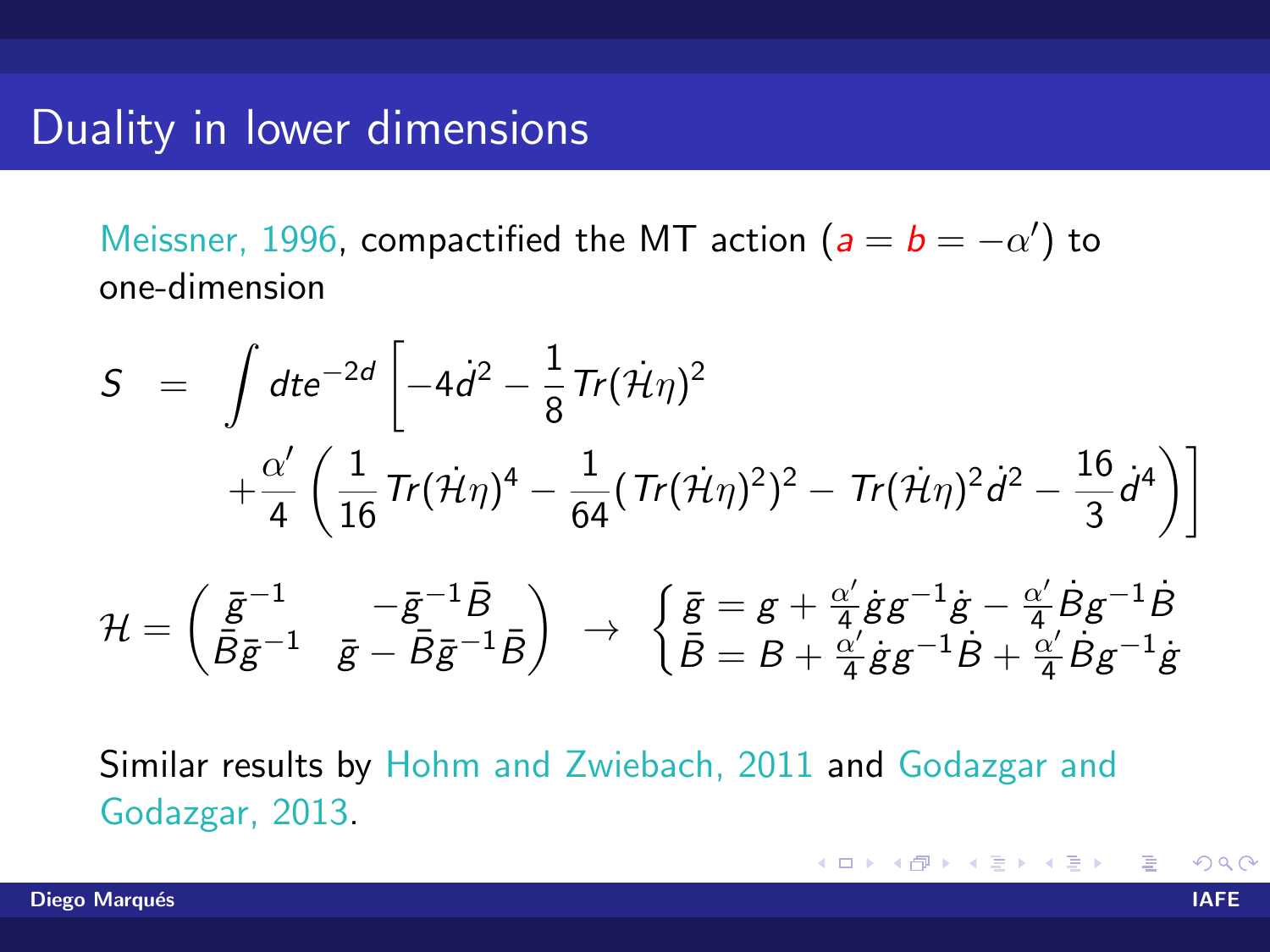### Duality versus diff/Lorentz covariance

Hull and Townsed, 1986 and Bergshoeff, Janssen and Ortin, 1996, heterotic  $(a = -\alpha', b = 0)$ 

$$
\bar{g}_{\mu\nu}=g_{\mu\nu}+\frac{\alpha'}{4}\omega^{(-)}_{\mu a}{}^{b}\omega^{(-)}_{\nu b}{}^{a}
$$

T-duality (Buscher) acts as usual  $\bar g^\prime_{00} = \frac{1}{\bar g_0}$  $\frac{1}{\bar{g}_{00}}$  , ...

メロメ メ母メ メミメ メミメ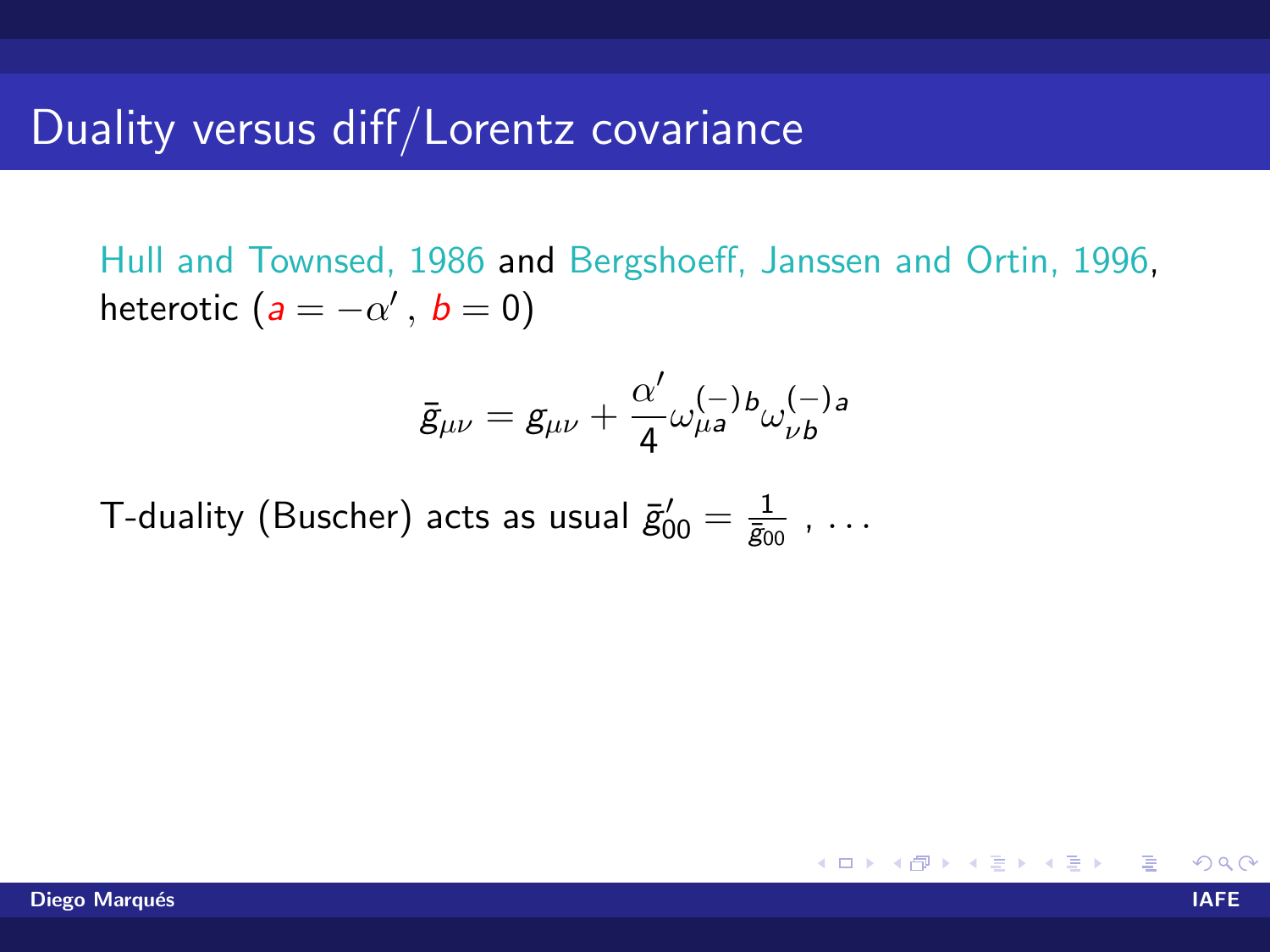### Duality versus diff/Lorentz covariance

Hull and Townsed, 1986 and Bergshoeff, Janssen and Ortin, 1996, heterotic  $(a = -\alpha', b = 0)$ 

$$
\bar{g}_{\mu\nu}=g_{\mu\nu}+\frac{\alpha'}{4}\omega^{(-)}_{\mu a}{}^{b}\omega^{(-)}_{\nu b}{}^{a}
$$

T-duality (Buscher) acts as usual  $\bar g^\prime_{00} = \frac{1}{\bar g_0}$  $\frac{1}{\bar{g}_{00}}$  , ...

- $\circ$   $\bar{g}$  is duality covariant but receives a non-standard Lorentz transformation.
- $\bullet$  g is Lorentz invariant but receives a non-standard T-duality transformation.

K ロ ▶ K 個 ▶ K 君 ▶ K 君 ▶ ...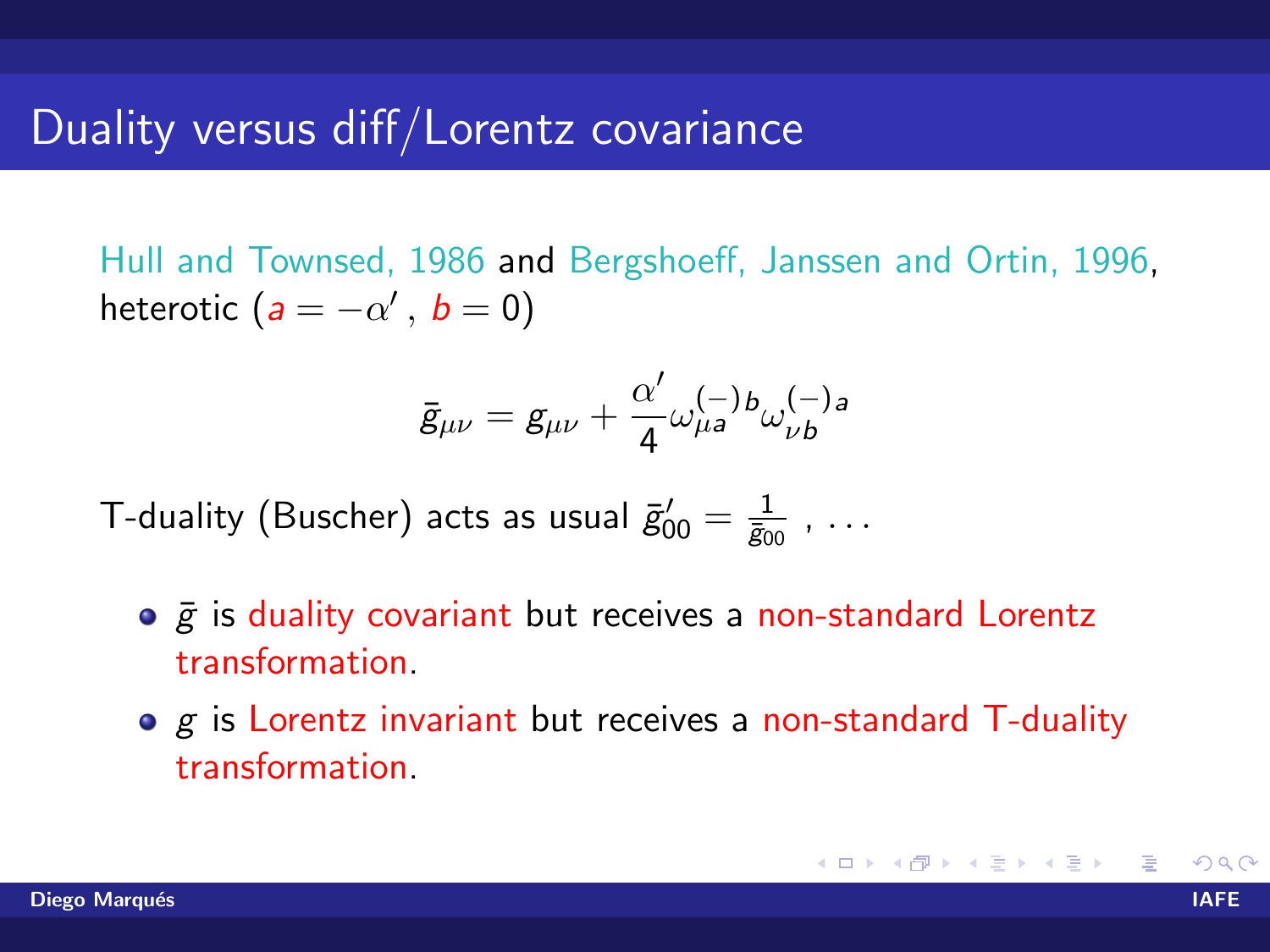# III. Recapitulation.

ŧ

イロト イ部 トイヨ トイヨト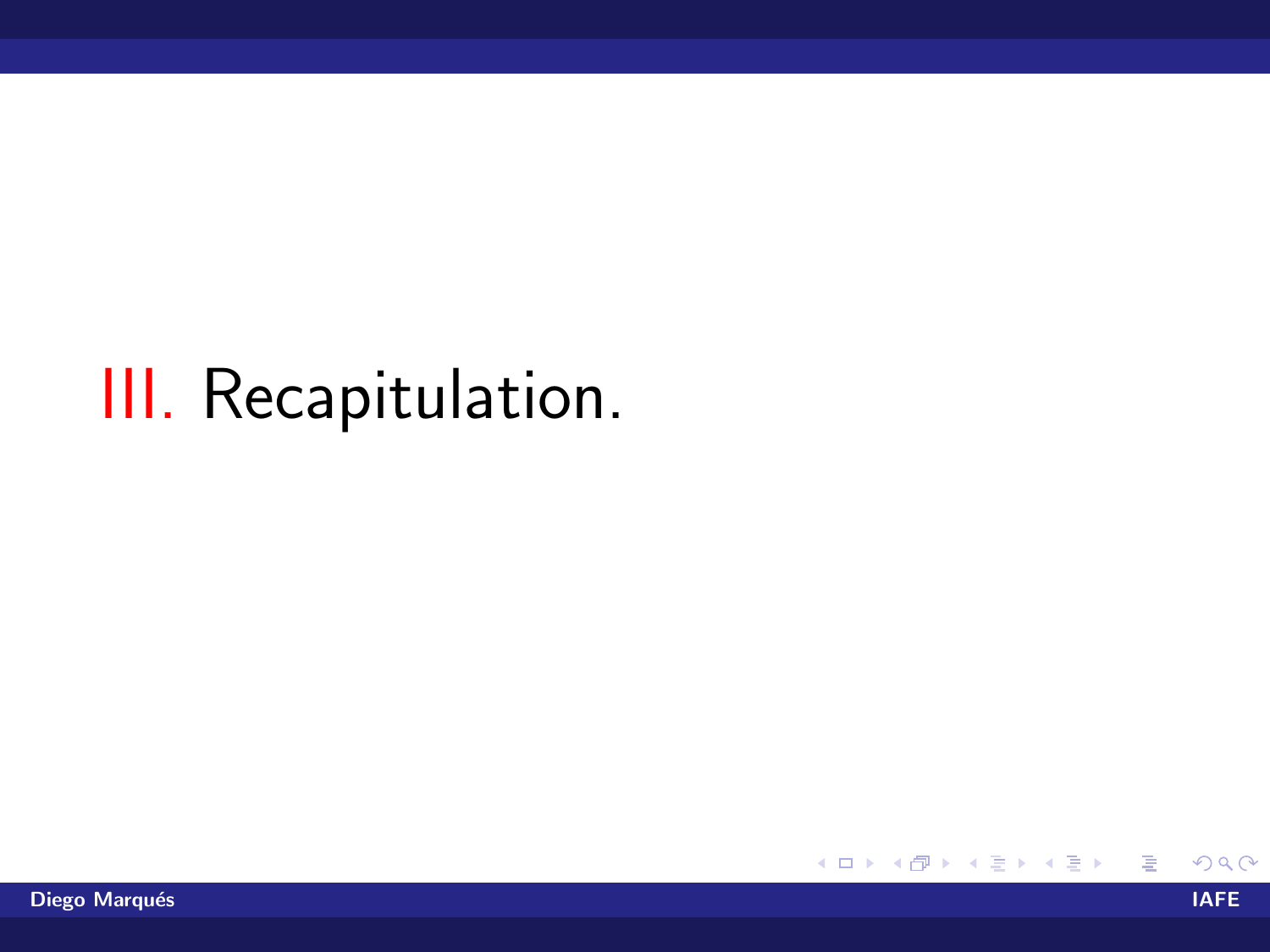### **Recap**

- Two-parameter family of theories  $(a, b)$ 
	- $Z_2$ -parity exchanges  $a \leftrightarrow b$
	- $Z_2$ -even is closed bosonic string  $(a = b)$
	- Z<sub>2</sub>-odd is related to HSZ theory ( $a = -b$ )
	- Heterotic breaks  $Z_2$ -parity  $a = -\alpha'$  and  $b = 0$

Green-Schwarz transformation of  $\bar{B}$ 

$$
\delta_{\Lambda}\bar{B}=-\frac{a}{2}\partial_{\lbrack\mu}\Lambda_{a}{}^{b}\omega_{\nu\vert b}^{(-)}{}^{a}+\frac{b}{2}\partial_{\lbrack\mu}\Lambda_{a}{}^{b}\omega_{\nu\vert b}^{(+)}{}^{a}
$$

• Indications of Green-Schwarz-like transformation of  $\bar{g}$ 

$$
\delta_{\Lambda} \bar{g} = -\frac{a}{2} \partial_{(\mu} \Lambda_a{}^b \omega^{(-)}_{\nu) b} - \frac{b}{2} \partial_{(\mu} \Lambda_a{}^b \omega^{(+)}_{\nu) b}
$$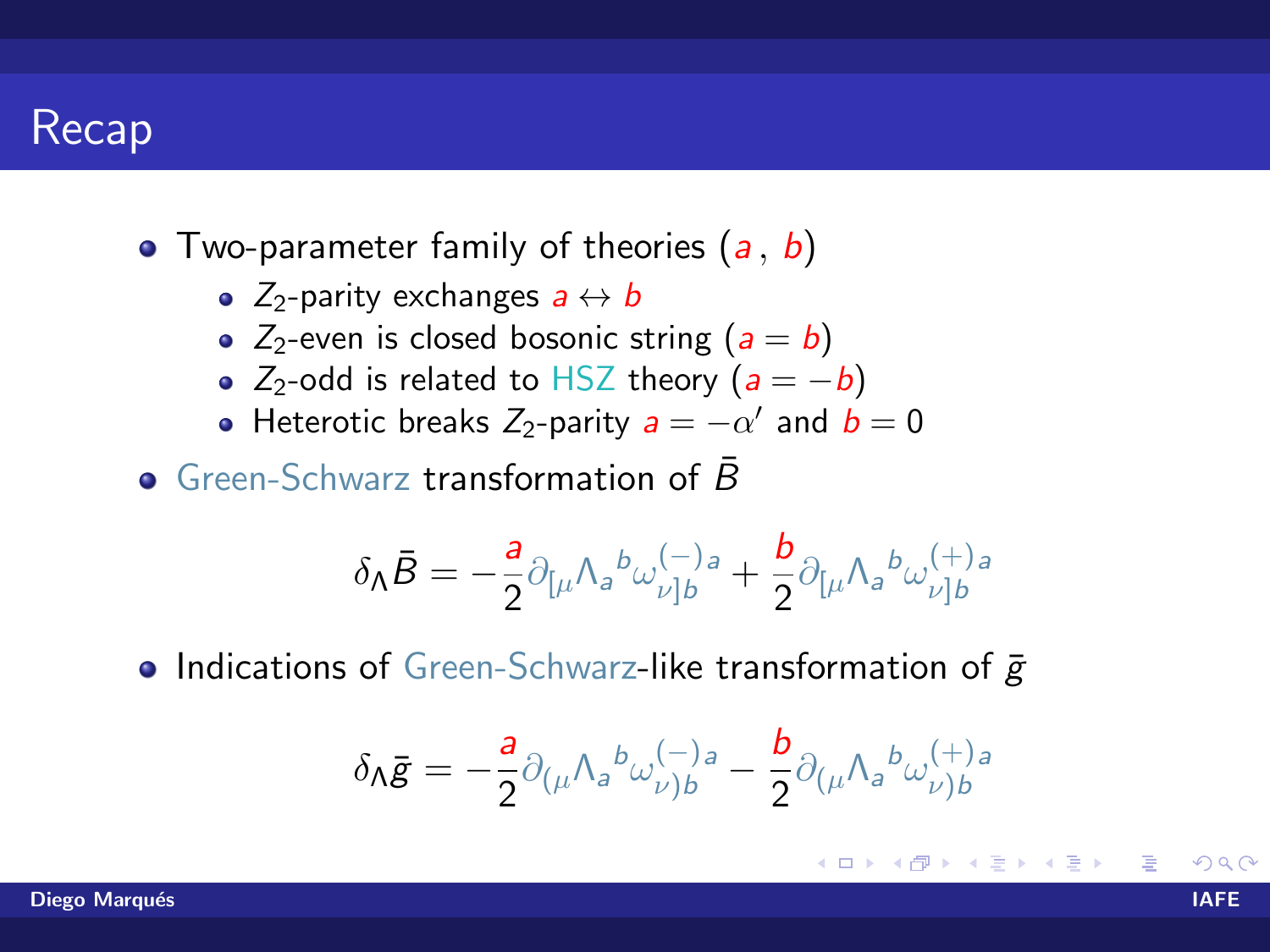# IV. Double Field Theory and the Generalized Green-Schwarz<br>transformation.

4 0 8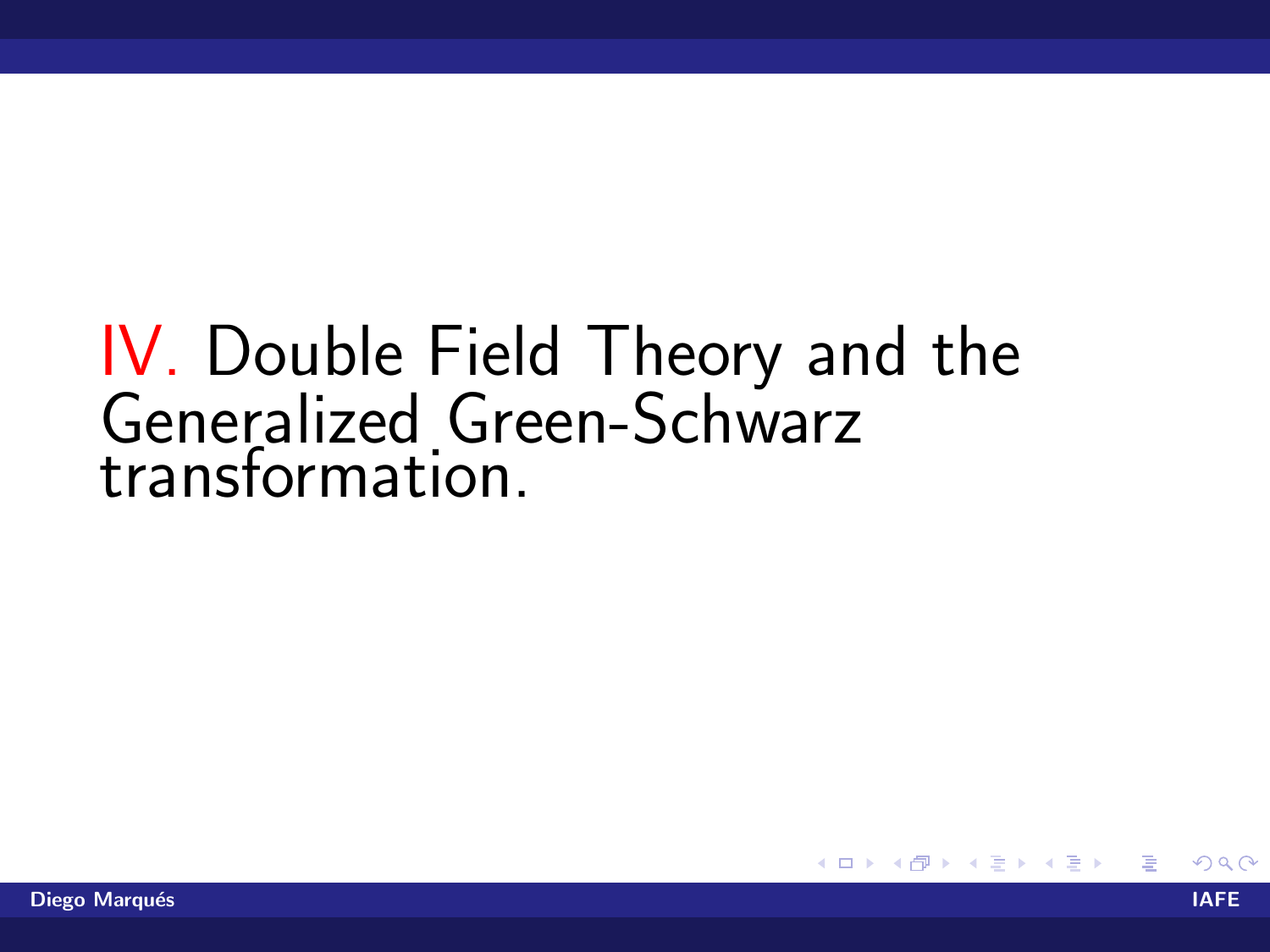### Generalized frame formulation of DFT

Siegel, 1993 and Hohm and Kwak, 2010. Symmetries:

• Global  $G = O(d, d)$ 

$$
h_M{}^P \eta_{PQ} h_N{}^Q = \eta_{MN} \qquad h \in G
$$

 $\bullet$  Double-Lorentz local  $H = O(1, d - 1) \times O(d - 1, 1)$ generated infinitesimally by  $\Lambda^B_{\phantom{B}A}$ 

$$
\delta_{\Lambda}\eta_{AB} = \eta_{CB}\Lambda^C{}_A + \eta_{AC}\Lambda^C{}_B = 0
$$
  

$$
\delta_{\Lambda}\mathcal{H}_{AB} = \mathcal{H}_{CB}\Lambda^C{}_A + \mathcal{H}_{AC}\Lambda^C{}_B = 0
$$

Generalized diffeomorphisms  $\widehat{\mathcal{L}}$  generated infinitesimally by  $\xi^{\textit{M}}$ 

**K ロ ▶ K 御 ▶ K 唐 ▶ K 唐 ▶**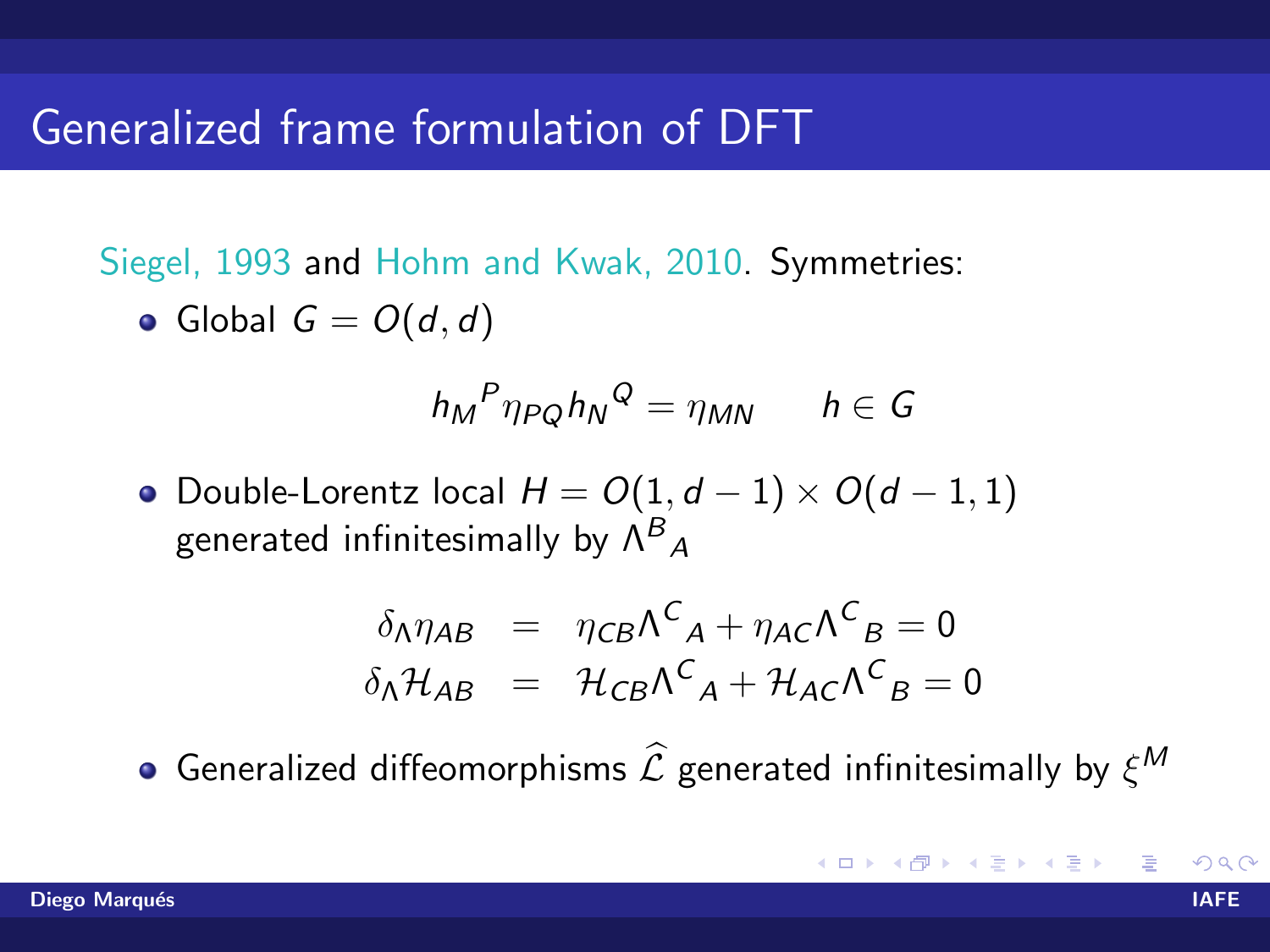### Generalized frame formulation of DFT

Two type of indices:

- $\bullet$  M, N, ... global G
- $\bullet$  A, B,  $\ldots$  local H

raised and lowered with  $\eta_{MN}$  and  $\eta_{AB}$  respectively.

Generalized frame  $E_M{}^A\in G/H$  and dilaton  $d$ 

$$
\eta_{MN} = E_M{}^A \eta_{AB} E_N{}^B , \qquad \mathcal{H}_{MN} = E_M{}^A \mathcal{H}_{AB} E_N{}^B
$$

**Constraints** 

$$
\mathcal{H}\eta^{-1}\mathcal{H} = \eta
$$

$$
\partial_M \partial^M \cdots = 0 \ , \qquad \partial_M \cdots \partial^M \cdots = 0
$$

K ロト K 倒 ト K ヨ ト K ヨ ト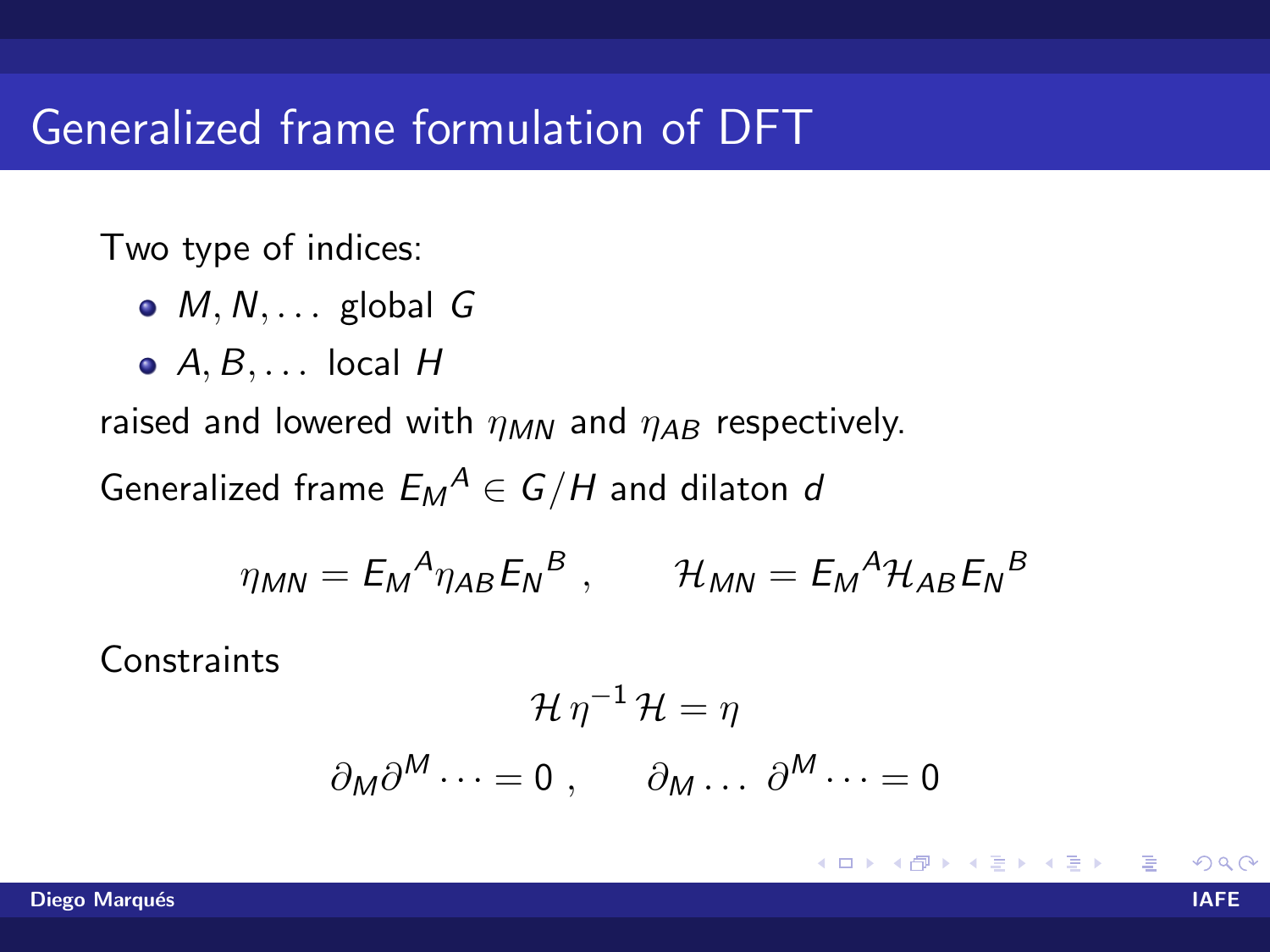### Generalized frame formulation of DFT

Generalized fluxes

$$
\mathcal{F}_{ABC} = 3E_{M[A} \partial^M E^N{}_B E^P{}_{C]} \eta_{NP}
$$

Projectors

$$
P = \frac{1}{2}(\eta - \mathcal{H}) , \quad \bar{P} = \frac{1}{2}(\eta + \mathcal{H})
$$

Projected generalized fluxes

$$
\mathcal{F}_{MAB}^{(-)} = \mathcal{F}_{\overline{M}\underline{AB}} = \bar{P}_M{}^N E_N{}^C \mathcal{F}_{CDE} P_A{}^D P_B{}^E
$$
  

$$
\mathcal{F}_{MAB}^{(+)} = \mathcal{F}_{\underline{M}\overline{AB}} = P_M{}^N E_N{}^C \mathcal{F}_{CDE} \bar{P}_A{}^D \bar{P}_B{}^E
$$

∢ □ ▶ ∢@ ▶ ∢

경어 지금에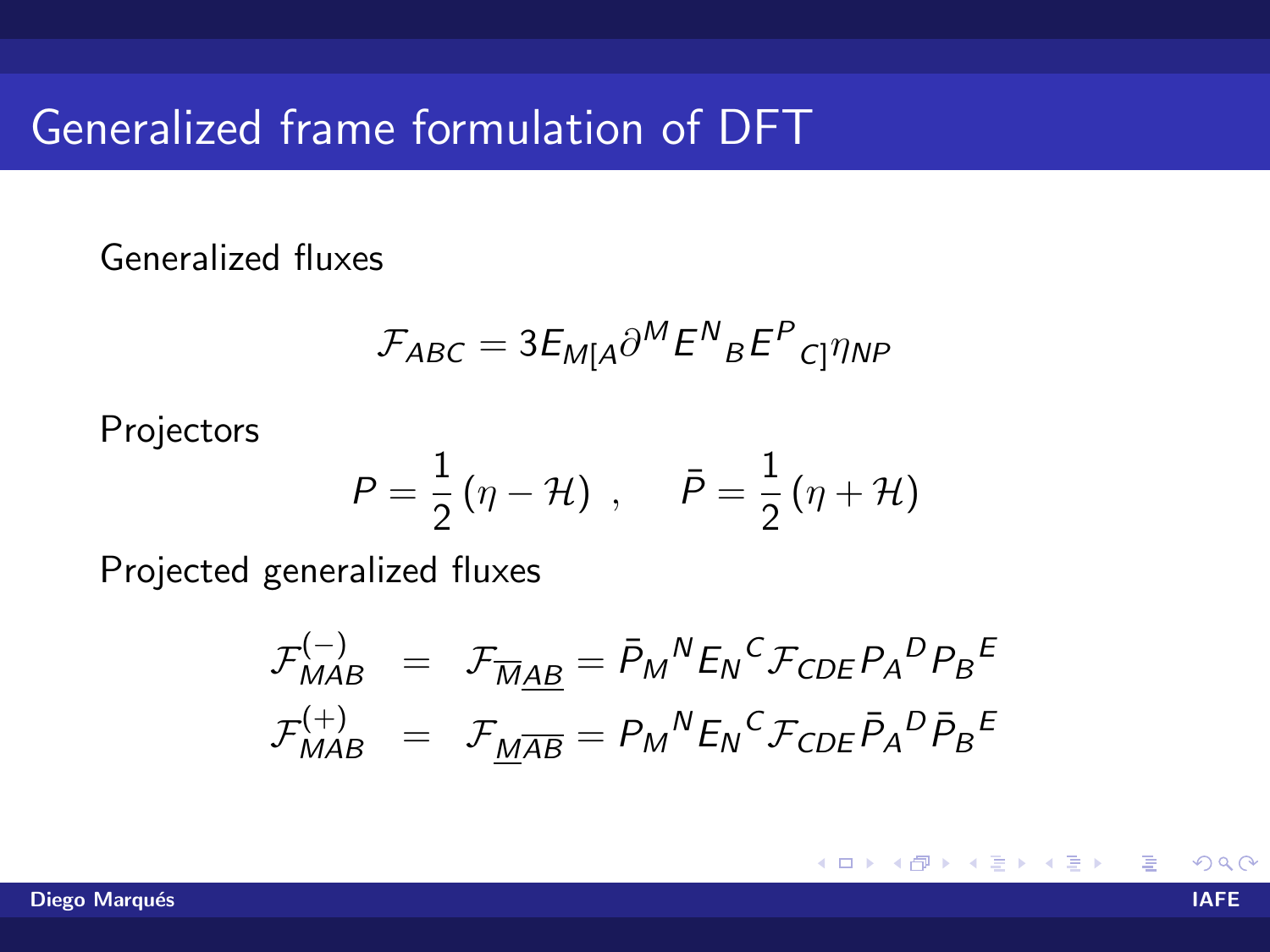### Generalized Green-Schwarz transformation

Duality covariant gauge transformations

$$
\delta d = \xi^P \partial_P d - \frac{1}{2} \partial_P \xi^P
$$
  

$$
\delta E_M^A = \hat{\mathcal{L}}_{\xi} E_M^A + \delta \Lambda E_M^A + \tilde{\delta}_{\Lambda} E_M^A
$$

include a two-parameter generalized Green-Schwarz transformation, DM and Nunez, 2015

$$
\delta_{\Lambda} E_M^A = E_M^B \Lambda_B^A
$$
\n
$$
\tilde{\delta}_{\Lambda} E_M^A = \left( a \partial_{\underline{[M]}} \Lambda_C^B \mathcal{F}_{\overline{N} \underline{]}B}^{(-)}^C - b \partial_{\underline{[M]}} \Lambda_C^B \mathcal{F}_{\underline{N} \underline{]}B}^{(+)}^C \right) E^{NA}
$$

where a and b of  $\mathcal{O}(\alpha')$  are the same as before.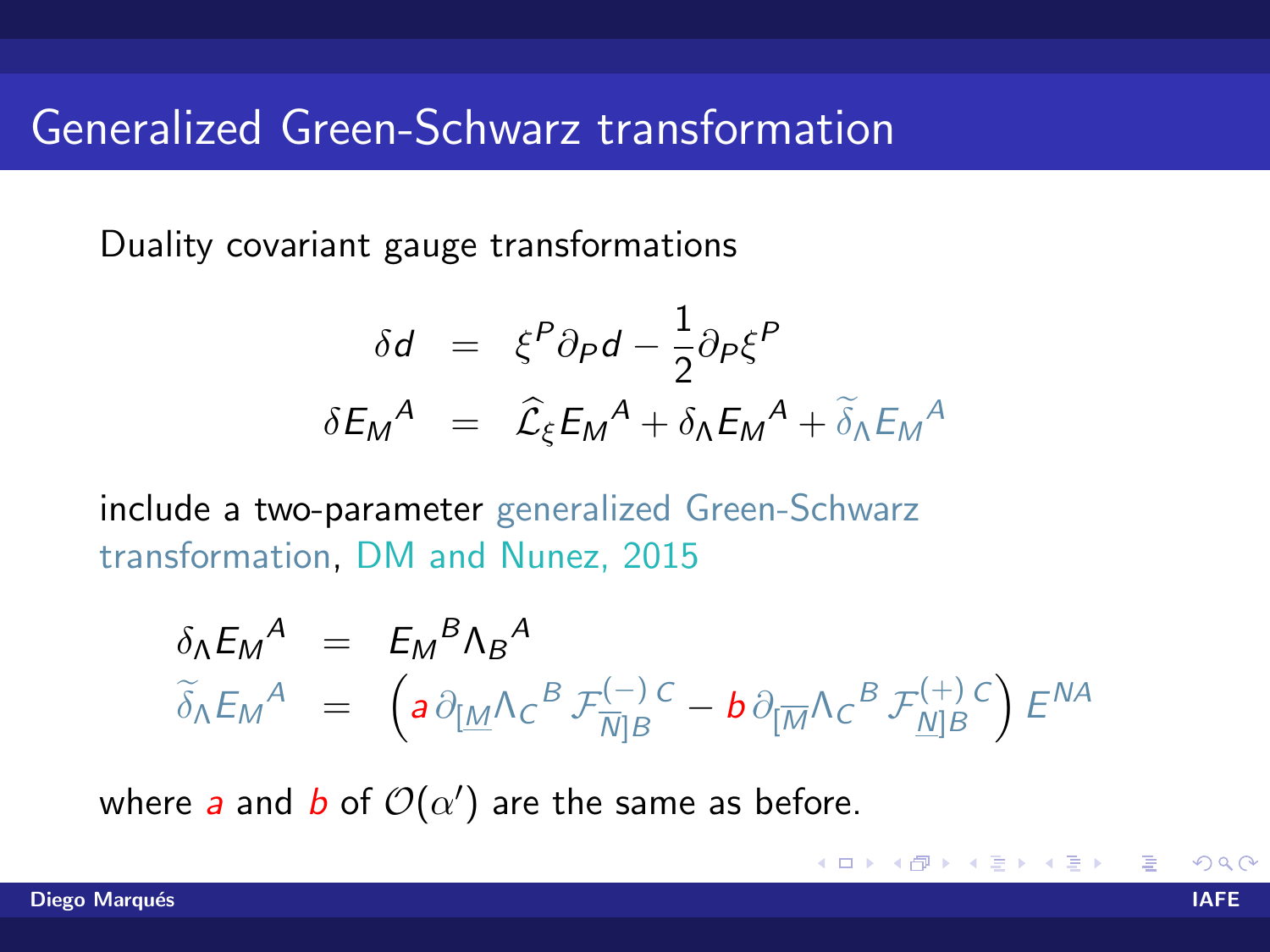### Generalized Green-Schwarz transformation

For the generalized metric this implies

$$
\delta \mathcal{H}_{MN} = \widehat{\mathcal{L}}_{\xi} \mathcal{H}_{MN} + \widetilde{\delta}_{\Lambda} \mathcal{H}_{MN}
$$

$$
\widetilde{\delta}_{\Lambda} \mathcal{H}_{MN} = 2a \, \partial_{(\underline{M}} \Lambda_A{}^B \, \mathcal{F}_{\overline{N}\mid B}^{(-)}{}^A + 2b \, \partial_{(\overline{M}} \Lambda_A{}^B \, \mathcal{F}_{\underline{N}\mid B}^{(+)}{}^A)
$$

and the projected fluxes transform as generalized connections to lowest order

$$
\delta \mathcal{F}_{MA}^{(-)B} = \hat{\mathcal{L}}_{\xi} \mathcal{F}_{MA}^{(-)B} - \partial_{\overline{M}} \Lambda_{\underline{A}}{}^{\underline{B}} + \mathcal{F}_{MA}^{(-)C} \Lambda_{C}{}^{\underline{B}} - \Lambda_{A}{}^{\underline{C}} \mathcal{F}_{MC}^{(-)B}
$$
\n
$$
\delta \mathcal{F}_{MA}^{(+)B} = \hat{\mathcal{L}}_{\xi} \mathcal{F}_{MA}^{(+)B} - \partial_{\underline{M}} \Lambda_{\overline{A}}{}^{\overline{B}} + \mathcal{F}_{MA}^{(+)C} \Lambda_{C}{}^{\underline{B}} - \Lambda_{A}{}^{\underline{C}} \mathcal{F}_{MC}^{(+)B}
$$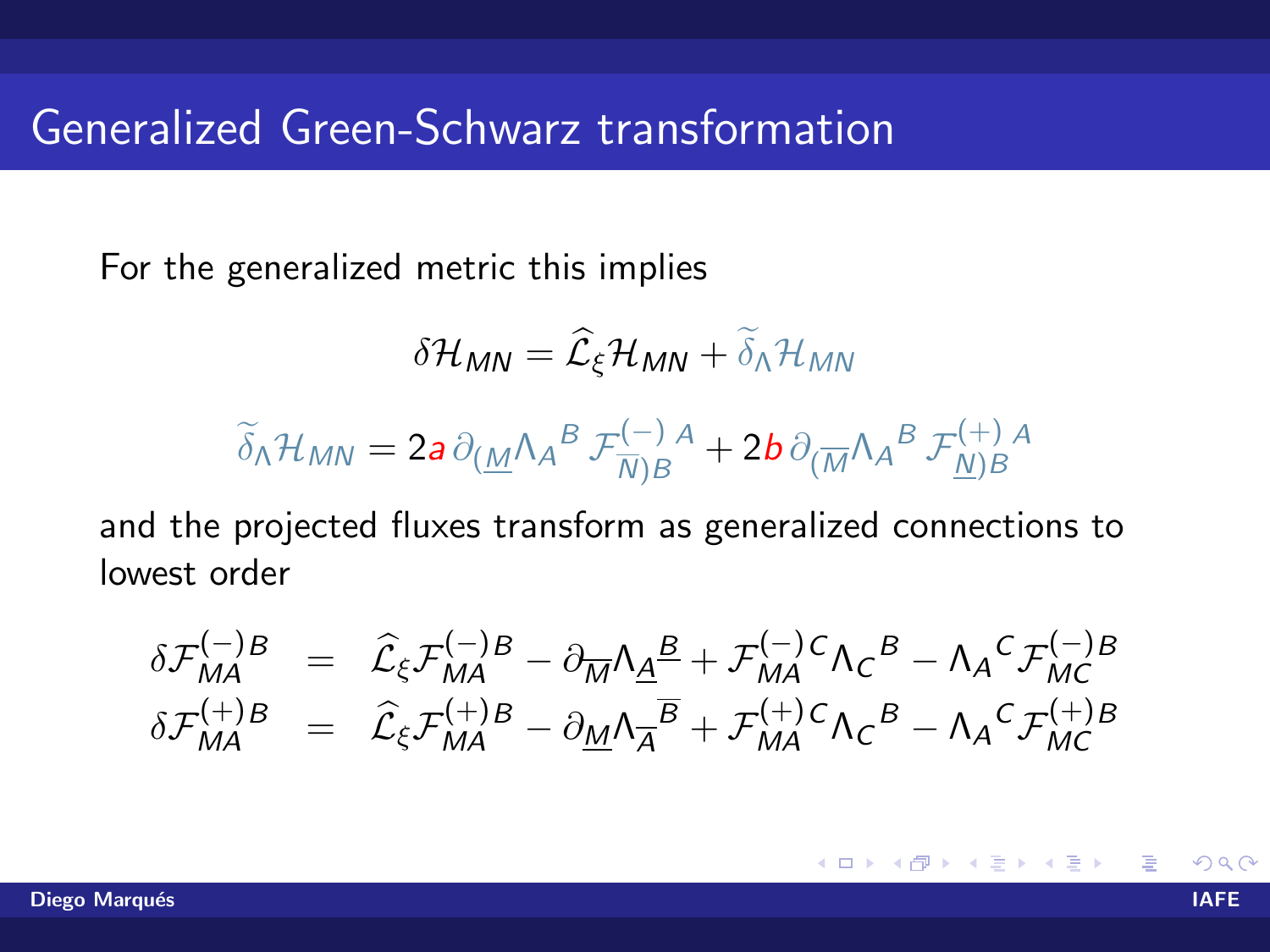### **Closure**

The gauge transformations preserve the constraints and close

$$
\big[\delta_{(\xi_1, \Lambda_1)}, \delta_{(\xi_2, \Lambda_2)}\big] = \delta_{(\xi_{21}, \Lambda_{21})}
$$

w.r.t the brackets

$$
\xi_{12}^{M} = [\xi_{1}, \xi_{2}]_{(C)}^{M} + \frac{1}{2} (\gamma^{(+)}\mathcal{H}^{AB} - \gamma^{(-)}\eta^{AB}) \eta^{CD} \Lambda_{[1AC}\partial^{M}\Lambda_{2]BD}
$$
  

$$
\Lambda_{12A}^{B} = 2\xi_{[1}^{P} \partial_{P}\Lambda_{2]A}^{B} - 2\Lambda_{[1A}^{C}\Lambda_{2]C}^{B}
$$

where

$$
\gamma^{(\pm)} = -\frac{a \pm b}{2}
$$

**K ロ ト K 伊 ト K** 

目

경어 지금에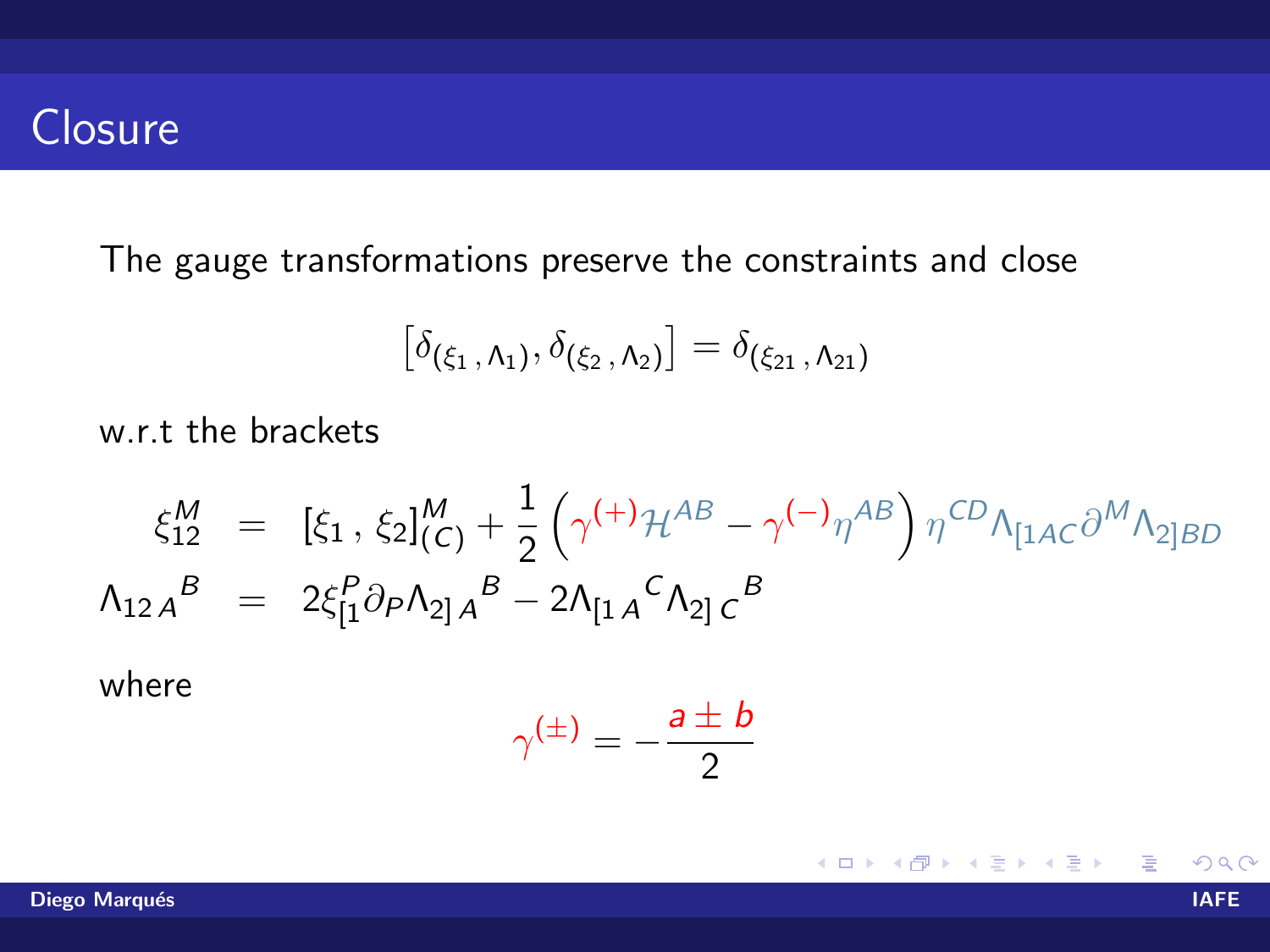## Gauge invariant action

The zeroth order DFT action is

$$
S=\int dX e^{-2d}\mathcal{R}
$$

where (coefficients fixed by  $\widehat{\mathcal{L}}$ )

$$
\mathcal{R} = 4\mathcal{H}^{MN}\partial_{MN}d - \partial_{MN}\mathcal{H}^{MN} - 4\mathcal{H}^{MN}\partial_{M}d\partial_{N}d + 4\partial_{M}\mathcal{H}^{MN}\partial_{N}d + \frac{1}{8}\mathcal{H}^{MN}\partial_{M}\mathcal{H}^{KL}\partial_{N}\mathcal{H}_{KL} - \frac{1}{2}\mathcal{H}^{MN}\partial_{M}\mathcal{H}^{KL}\partial_{K}\mathcal{H}_{NL}
$$

Gauge invariance under generalized GS transformation requires corrections

$$
\delta_{\xi}\mathcal{R}=\widehat{\mathcal{L}}_{\xi}\mathcal{R}\quad\text{ but }\quad\widetilde{\delta}_{\Lambda}\mathcal{R}\neq0
$$

**∢ ロ ▶ - ィ <sub>ロ</sub> ▶** - ィ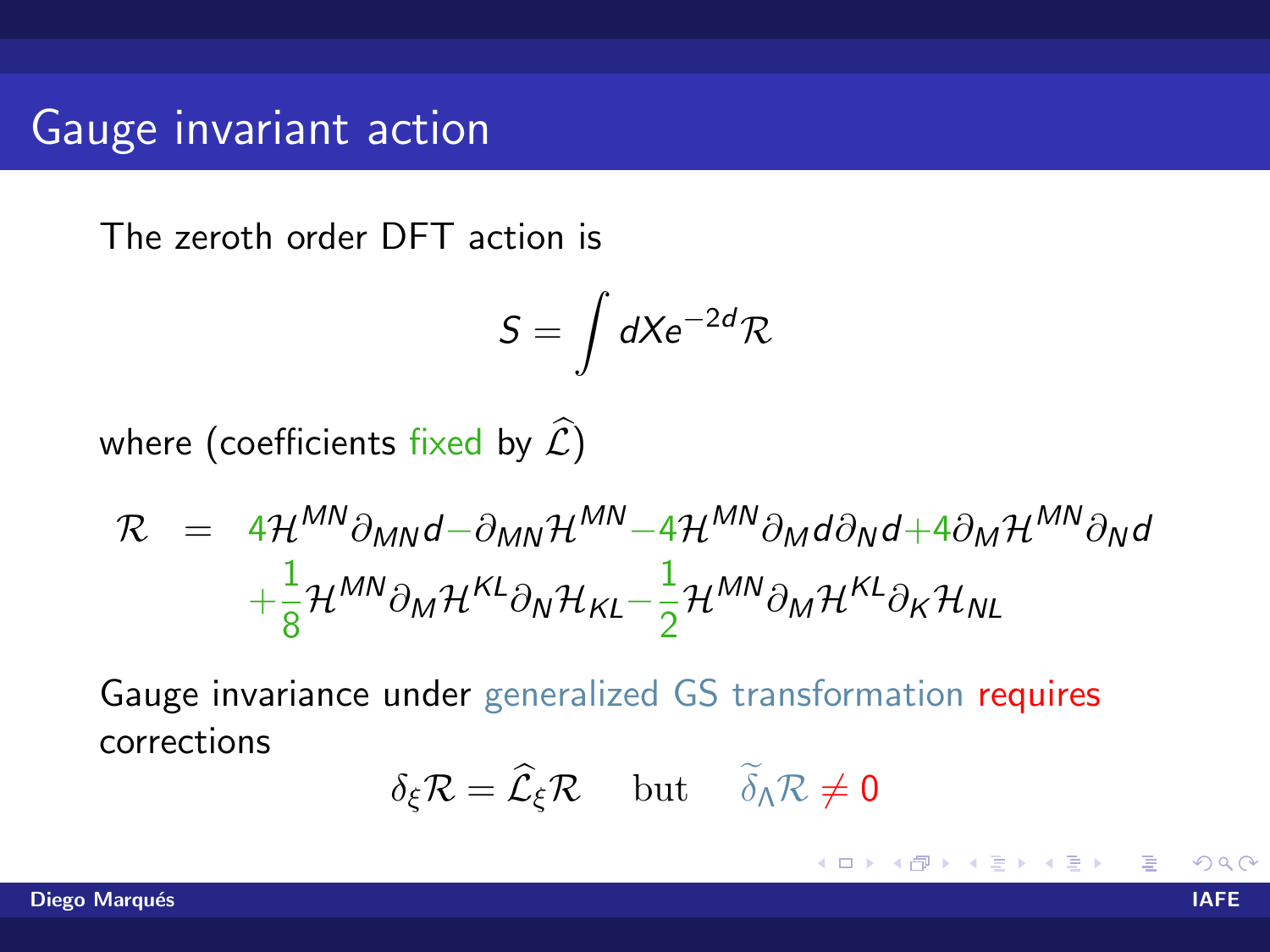### Gauge invariant action

The first-order gauge invariant action is fixed

$$
S = \int dX e^{-2d} \left( \mathcal{R} + a \mathcal{R}^{(-)} + b \mathcal{R}^{(+)} \right)
$$

where

$$
\mathcal{R}^{(-)} = -4 \mathcal{F}_{MAB}^{(-)} \mathcal{F}_{N}^{(-)BA} \partial^{MN} d
$$

$$
+ \frac{1}{2} \mathcal{H}^{MN} \partial_{M} \mathcal{F}_{RAB}^{(-)} \partial_{N} \mathcal{F}^{(-)RBA} + \dots
$$

and similar for  $\mathcal{R}^{(+)}[\mathcal{F}^{(+)}]$ , see 1507.00652 for more details. Now

$$
\delta\left(\mathcal{R} + a\mathcal{R}^{(-)} + b\mathcal{R}^{(+)}\right) = \widehat{\mathcal{L}}_{\xi}\left(\mathcal{R} + a\mathcal{R}^{(-)} + b\mathcal{R}^{(+)}\right)
$$

Diego Marqués in 1999, a constitue de la constitución de la constitución de la constitución de la constitución

造

イロメ イ部メ イ君メ イ君メー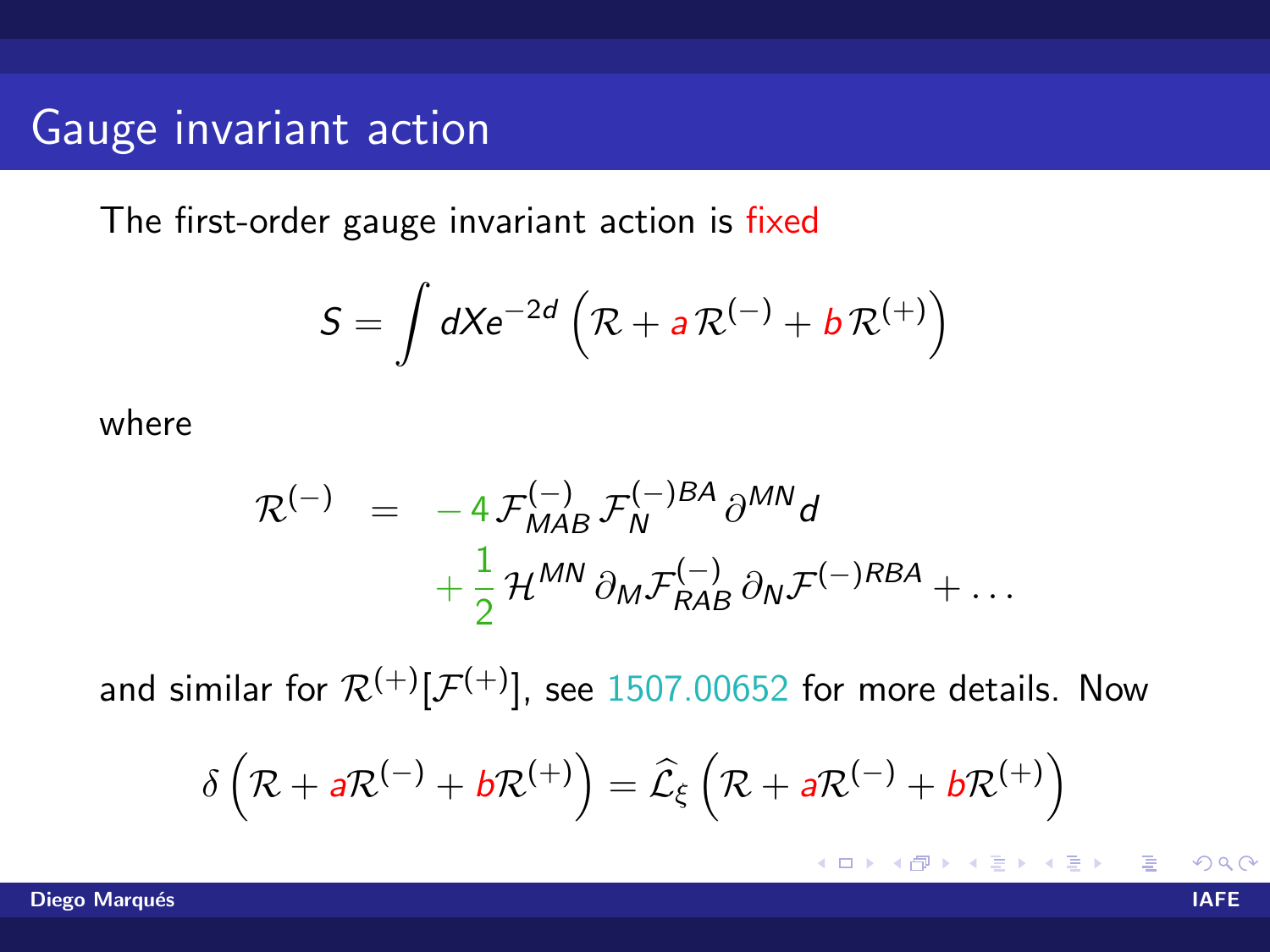## $Z_2$ -parity

### $Z_2$ -parity acts as

$$
Z_2(\eta_{\bullet \bullet}) = -\eta_{\bullet \bullet} , \quad Z_2(P_{\bullet}^{\bullet}) = \bar{P}_{\bullet}^{\bullet} , \quad Z_2(\bar{P}_{\bullet}^{\bullet}) = P_{\bullet}^{\bullet}
$$

and leaves the following quantities invariant

$$
\partial_\bullet\ ,\ \ \mathcal{E}_\bullet^\bullet\ ,\ \ \mathcal{H}_{\bullet\bullet}\ ,\ \ \mathcal{F}_{\bullet\bullet}^\bullet\ ,\ \ \xi^\bullet\ ,\ \ \Lambda_\bullet^\bullet
$$

Then one finds

$$
\mathcal{Z}_2\left(\mathcal{F}_{\bullet\bullet}^{(\pm)}{}^\bullet\right)=\mathcal{F}_{\bullet\bullet}^{(\mp)}{}^\bullet\ ,\quad \ \mathcal{Z}_2\left(\mathcal{R}^{(\pm)}\right)=\mathcal{R}^{(\mp)}
$$

so effectively

 $a \leftrightarrow b$ 

K ロト K 倒 ト K ヨ ト K ヨ ト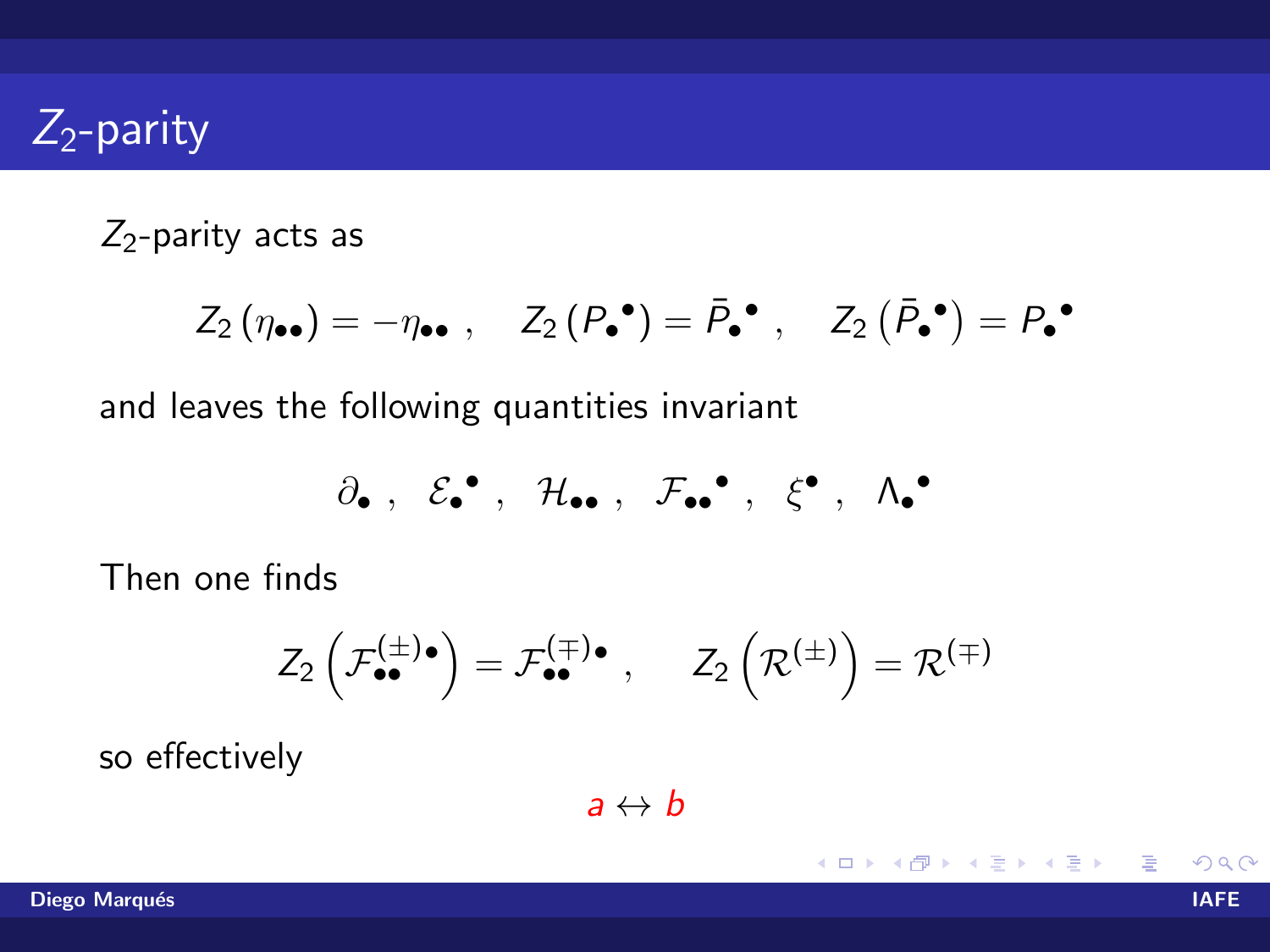### Parameterization and the strong constraint

### G-invariant metric

$$
\eta_{MN} = \begin{pmatrix} 0 & \delta^{\mu}_{\nu} \\ \delta^{\nu}_{\mu} & 0 \end{pmatrix}
$$

H-invariant metrics

$$
\mathcal{H}_{AB} = \begin{pmatrix} g^{ab} & 0 \\ 0 & g_{ab} \end{pmatrix} , \qquad \eta_{AB} = \begin{pmatrix} g^{ab} & 0 \\ 0 & -g_{ab} \end{pmatrix}
$$

Good bye dual coordinates

$$
\partial_M = \left(\tilde{\partial}^\mu\,,\,\partial_\mu\right) = \left(0\,,\,\partial_\mu\right)
$$

**K ロ ▶ K 何 ▶ K**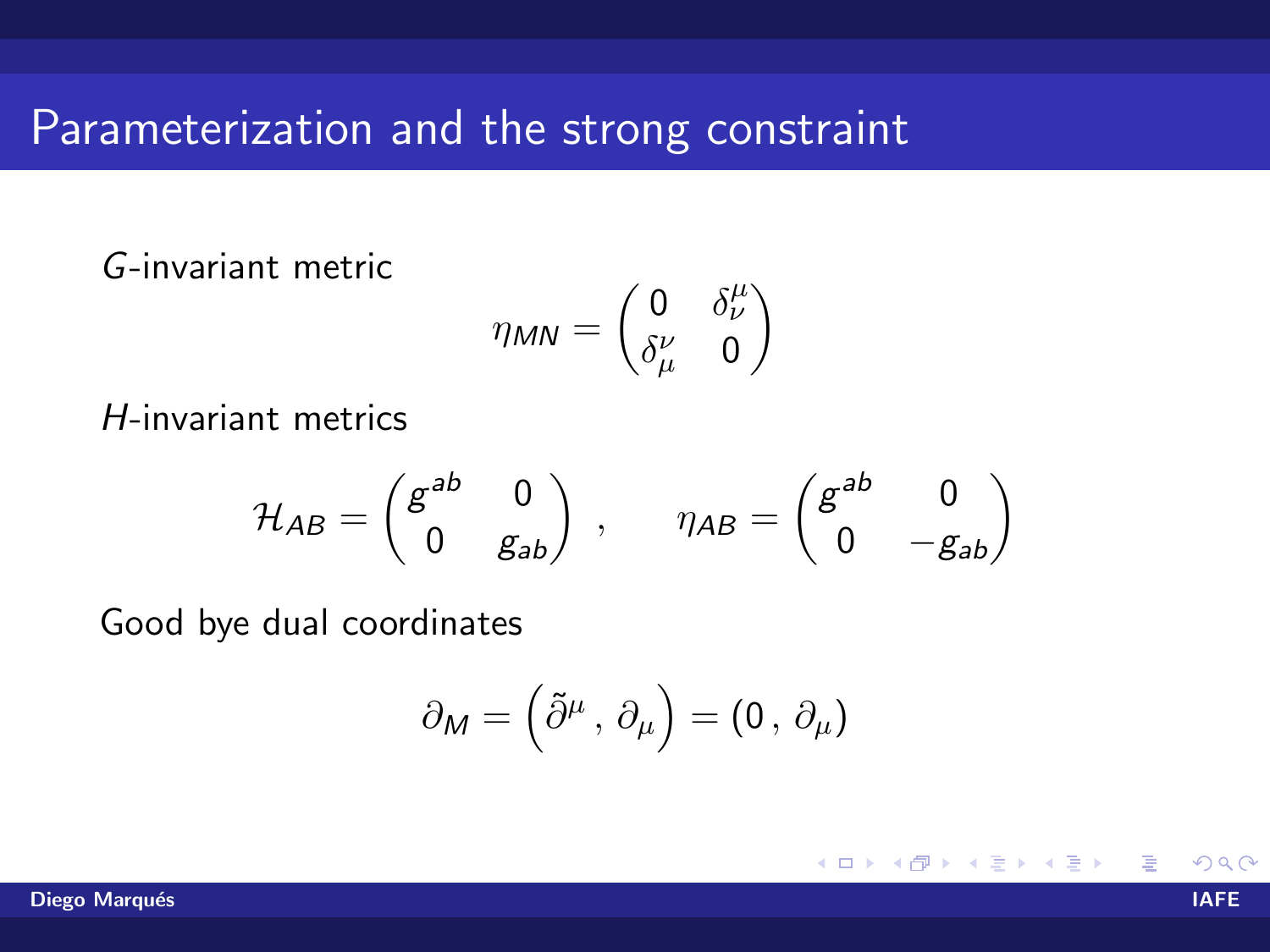### Parameterization and the strong constraint

Double Lorentz parameter

$$
\Lambda_A{}^B = \begin{pmatrix} \Lambda^{(+)}{}^a{}_b & 0 \\ 0 & \Lambda^{(-)}{}_a{}^b \end{pmatrix}
$$

Parameterization of generalized frame

$$
{\mathcal{E}_M}^A = \frac{1}{\sqrt{2}} \begin{pmatrix} \bar{e}_a^{(+) \mu} & - g^{ab} \bar{e}_b^{(-) \mu} \\ \bar{e}_\mu^{(+) b} g_{ba} - \bar{e}_a^{(+) \rho} \bar{B}_{\rho \mu} & \bar{e}_\mu^{(-) a} + g^{ab} \bar{e}_b^{(-) \rho} \bar{B}_{\rho \mu} \end{pmatrix}
$$

Gauge fixing

$$
\Lambda^{(+)}=\Lambda^{(-)}=\Lambda\;,\quad \bar{e}^{(+)}=\bar{e}^{(-)}=\bar{e}\;,\quad \bar{g}=\bar{e}^a g_{ab}\bar{e}^b
$$

**4 ロ ▶ 4 包** つひひ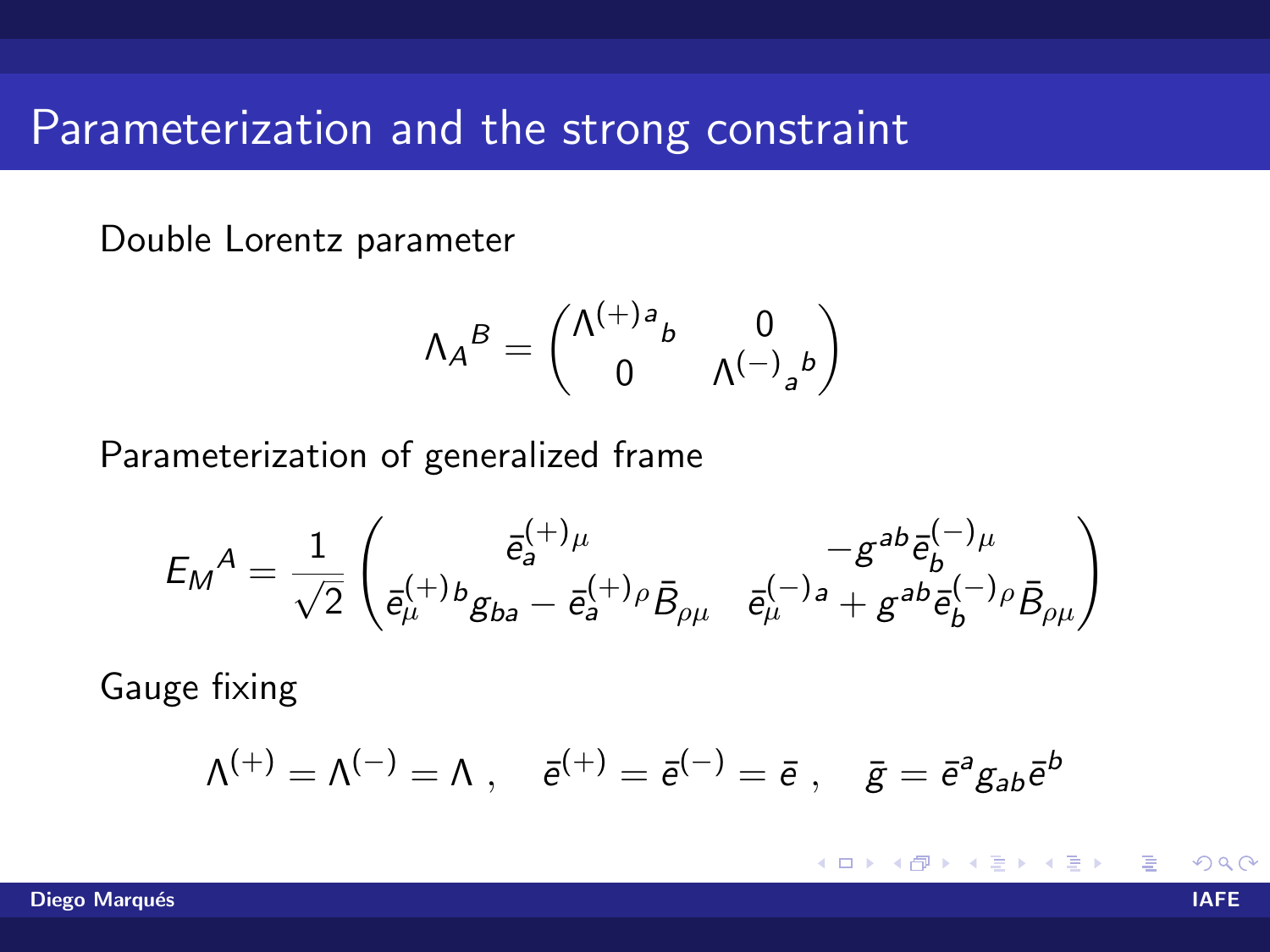### Parameterization and the strong constraint

Other parameterizations

$$
e^{-2d} = \sqrt{-\bar{g}}e^{-2\bar{\phi}} = \sqrt{-g}e^{-2\phi}
$$
  
\n
$$
\mathcal{H}_{MN} = \begin{pmatrix} \bar{g}^{\mu\nu} & -\bar{g}^{\mu\rho}\bar{B}_{\rho\nu} \\ \bar{B}_{\mu\rho}\bar{g}^{\rho\nu} & \bar{g}_{\mu\nu} - \bar{B}_{\mu\rho}\bar{g}^{\rho\sigma}\bar{B}_{\sigma\nu} \end{pmatrix}
$$
  
\n
$$
\mathcal{F}_{Mab}^{(-)} = \frac{1}{2} \begin{pmatrix} g^{\mu\nu}\omega_{\nu ab}^{(-)} \\ B_{\mu\nu}g^{\nu\rho}\omega_{\rho ab}^{(-)} + \omega_{\mu ab}^{(-)} \end{pmatrix}
$$
  
\n
$$
\mathcal{F}_{M}^{(+)ab} = \frac{1}{2} \begin{pmatrix} g^{\mu\nu}\omega_{\nu}^{(+)ab} \\ B_{\mu\nu}g^{\nu\rho}\omega_{\rho}^{(+)ab} - \omega_{\mu}^{(+)ab} \end{pmatrix}
$$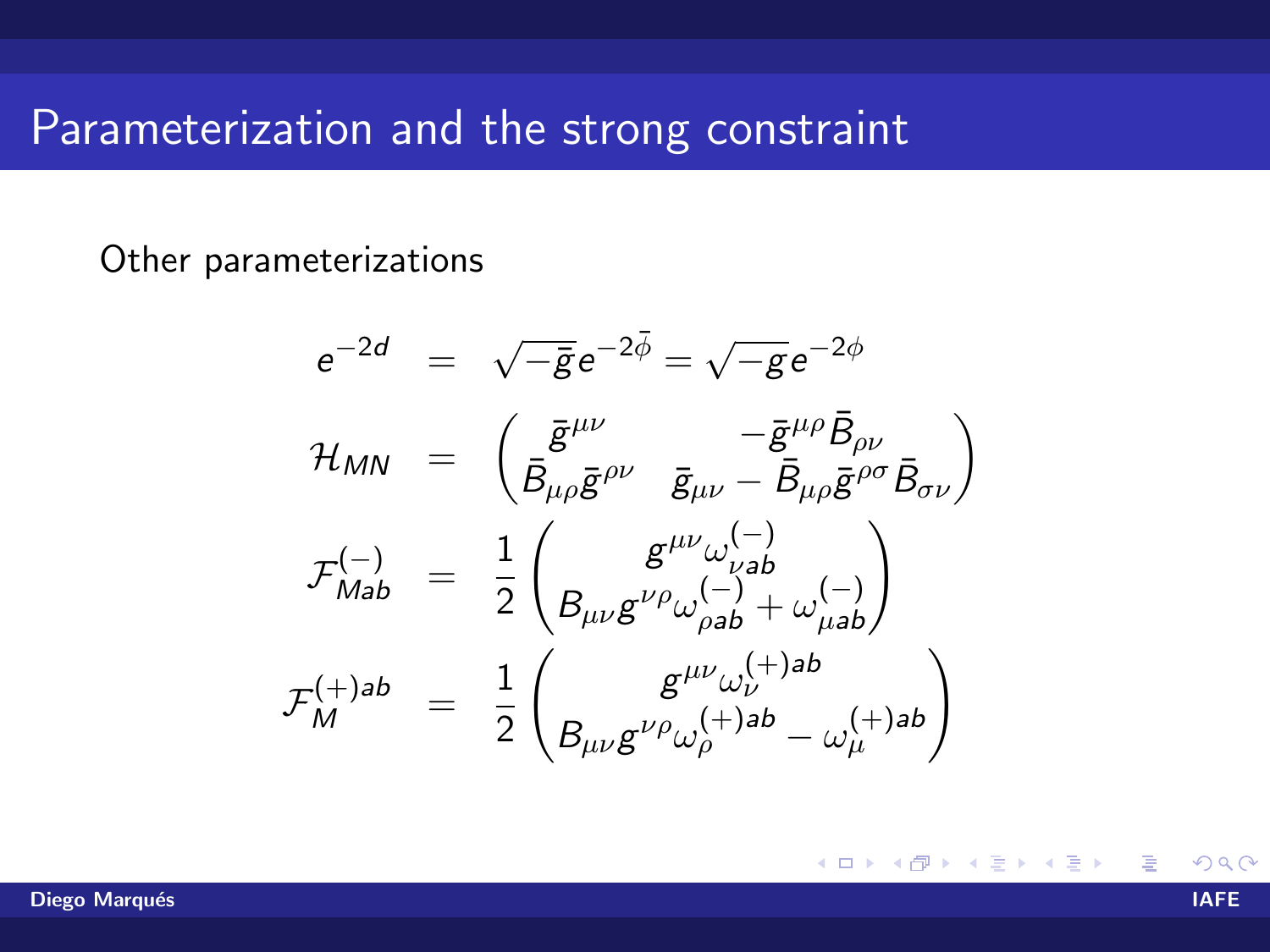### Deformed gauge transformations of components

The duality covariant Green-Schwarz transformation

$$
\delta \mathcal{H}_{MN} = \widehat{\mathcal{L}}_{\xi} \mathcal{H}_{MN} + \widetilde{\delta}_{\Lambda} \mathcal{H}_{MN}
$$

$$
\widetilde{\delta}_{\Lambda} \mathcal{H}_{MN} = 2a \, \partial_{(\underline{M}} \Lambda_A{}^B \, \mathcal{F}_{\overline{N}\mid B}^{(-)}{}^A + 2b \, \partial_{(\overline{M}} \Lambda_A{}^B \, \mathcal{F}_{\underline{N}\mid B}^{(+)}{}^A
$$

induces a Lorentz transformation of the components

$$
\delta \bar{g}_{\mu\nu} = L_{\xi} \bar{g}_{\mu\nu} - \frac{a}{2} \omega_{(\mu a}^{(-)} b \partial_{\nu)} \Lambda_b^a - \frac{b}{2} \omega_{(\mu a}^{(+)} b \partial_{\nu)} \Lambda_b^a
$$
  

$$
\delta \bar{B}_{\mu\nu} = L_{\xi} \bar{B}_{\mu\nu} + 2 \partial_{[\mu} \tilde{\xi}_{\nu]} + \frac{a}{2} \omega_{[\mu a}^{(-)} b \partial_{\nu]} \Lambda_b^a - \frac{b}{2} \omega_{[\mu a}^{(+)} b \partial_{\nu]} \Lambda_b^a
$$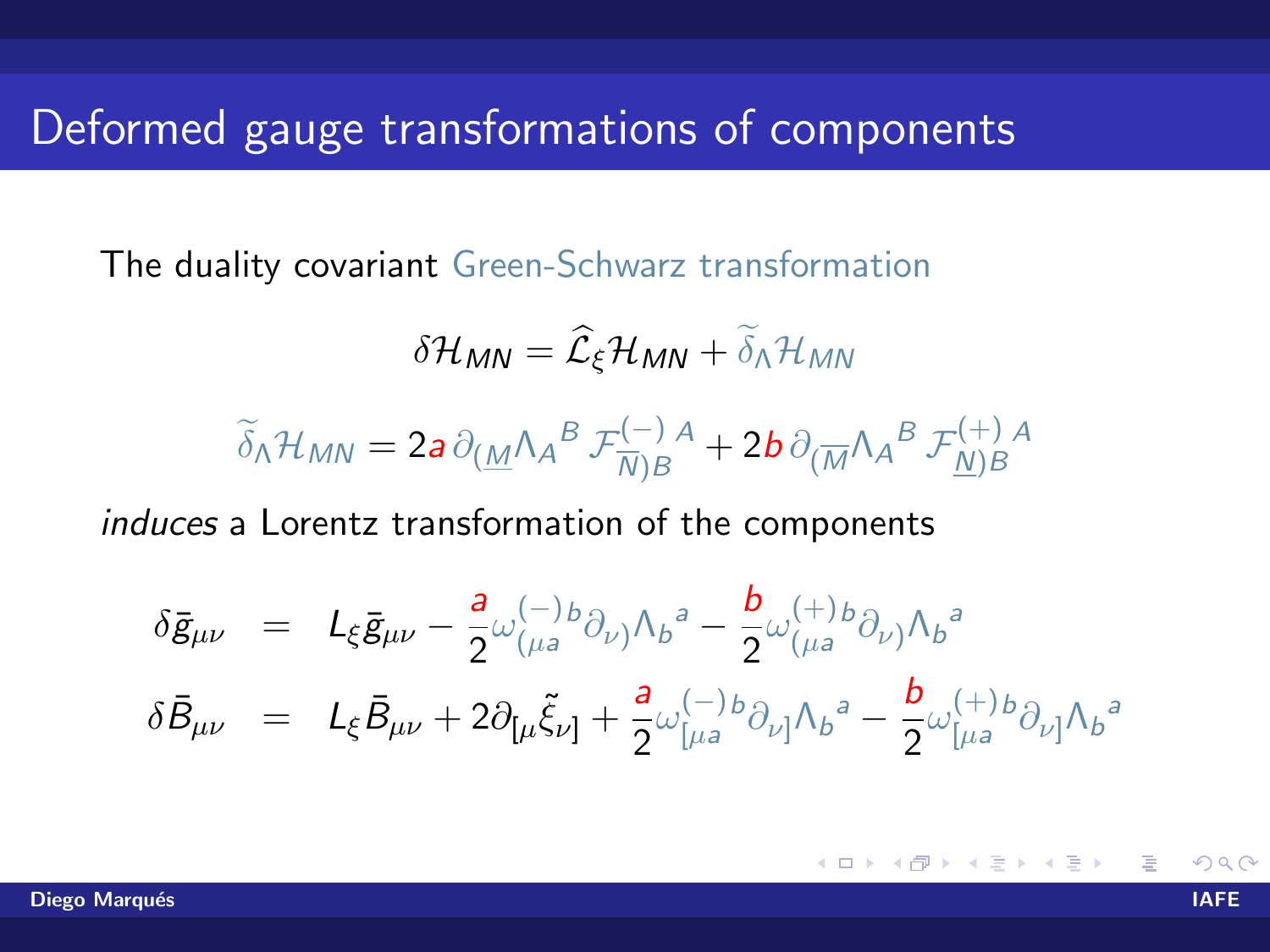The non-standard Lorentz transformation of  $\bar{g}$  can be removed through a first-order Lorentz non-covariant field redefinition

$$
\bar{g}_{\mu\nu} = g_{\mu\nu} - \frac{a}{4} \omega_{\mu a}^{(-)} b_{\omega}^{(-)} b_{\nu b} - \frac{b}{4} \omega_{\mu a}^{(+)} b_{\omega}^{(+)} b_{\nu b}
$$

two-parameter generalization of Hull and Townsed, 1986 and Bergshoeff, Janssen and Ortin, 1996, heterotic  $(a = -\alpha', b = 0)$ .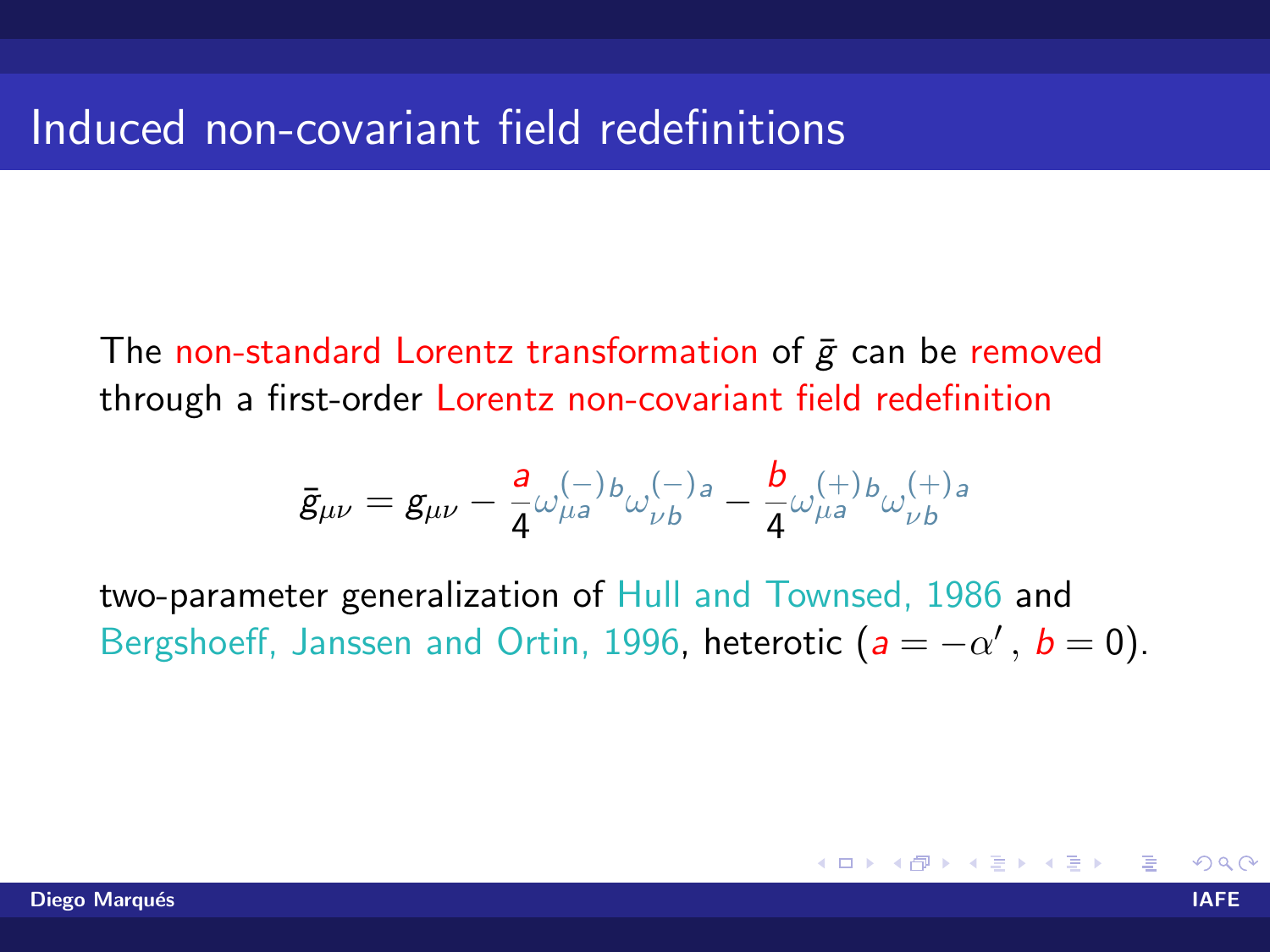### Induced non-covariant field redefinitions

Generically for  $\bar{B}$  this is not possible. Not surprising: Green-Schwarz mechanism in heterotic string.

But! for the bosonic string  $a = b$  it is possible

$$
\begin{array}{rcl}\n\bar{g}_{\mu\nu} & = & g_{\mu\nu} - \frac{a}{2} \omega_{\mu a}{}^{b} \omega_{\nu b}{}^{a} - \frac{a}{8} H_{\mu a}{}^{b} H_{\nu b}{}^{a} \\
\bar{B}_{\mu\nu} & = & B_{\mu\nu} - \frac{a}{2} H_{[\mu a}{}^{b} \omega_{\nu]b}{}^{a}\n\end{array}
$$

Similar to Meissner, 1996, remember...

$$
\begin{array}{rcl}\n\bar{g} & = & g + \frac{\alpha'}{4} \dot{g} g^{-1} \dot{g} - \frac{\alpha'}{4} \dot{B} g^{-1} \dot{B} \\
\bar{B} & = & B + \frac{\alpha'}{4} \dot{g} g^{-1} \dot{B} + \frac{\alpha'}{4} \dot{B} g^{-1} \dot{g}\n\end{array}
$$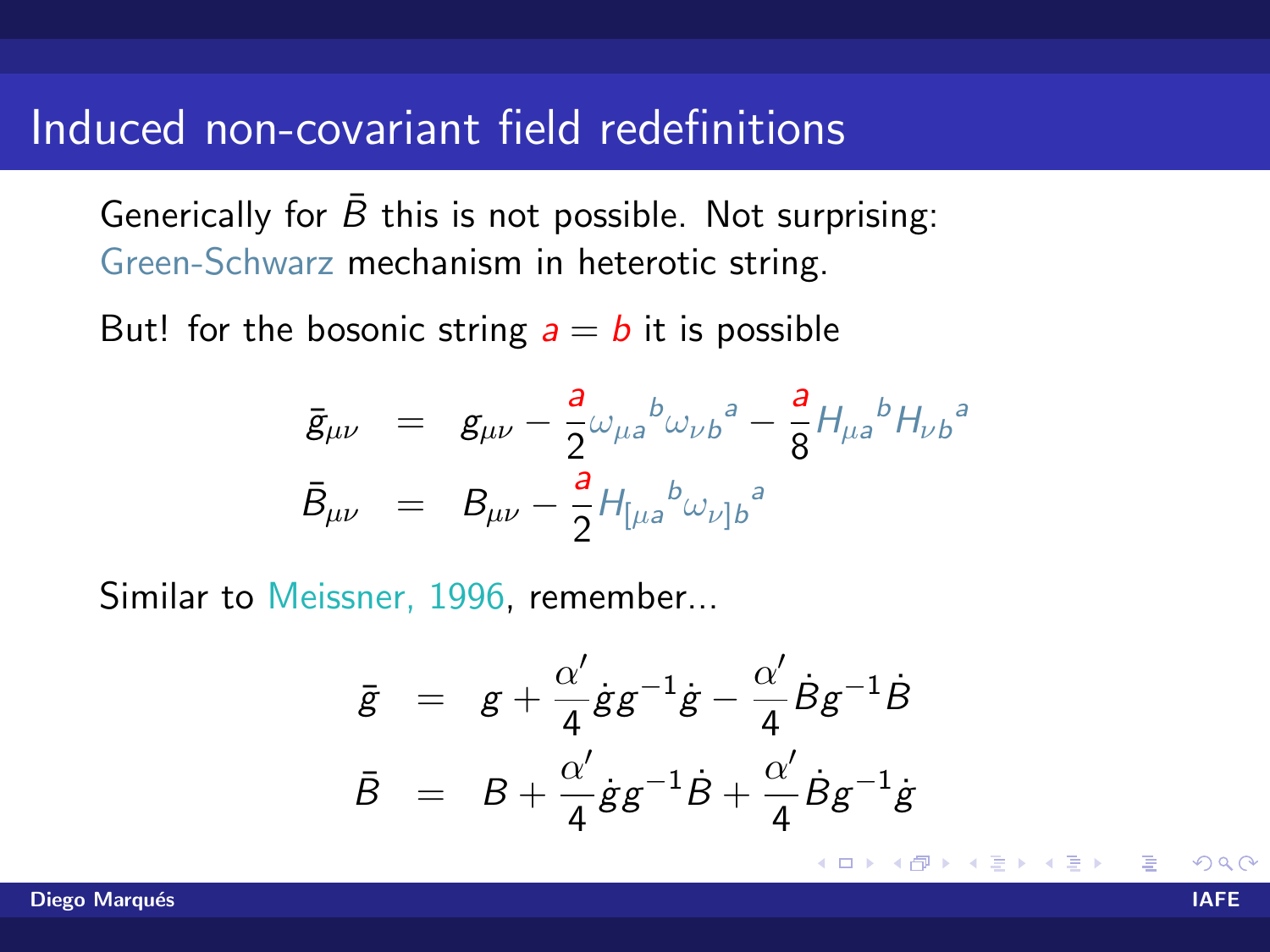Re-writing the first-order T-duality invariant action in terms of the redefined fields, one obtains precisely the two-parameter BdR action

$$
\mathcal{R} + a\mathcal{R}^{(-)} + b\mathcal{R}^{(+)} = R + 4(\partial\phi)^2 - \frac{1}{12}\tilde{H}^2 + \frac{a}{8}R^{(-)b}_{\mu\nu a}R^{(-)\mu\nu}{}_{b}{}^{a} + \frac{b}{8}R^{(+)b}_{\mu\nu a}R^{(+)\mu\nu}{}_{b}{}^{a}
$$

where *all* the coefficients are fixed by the generalized Green-Schwarz transformation.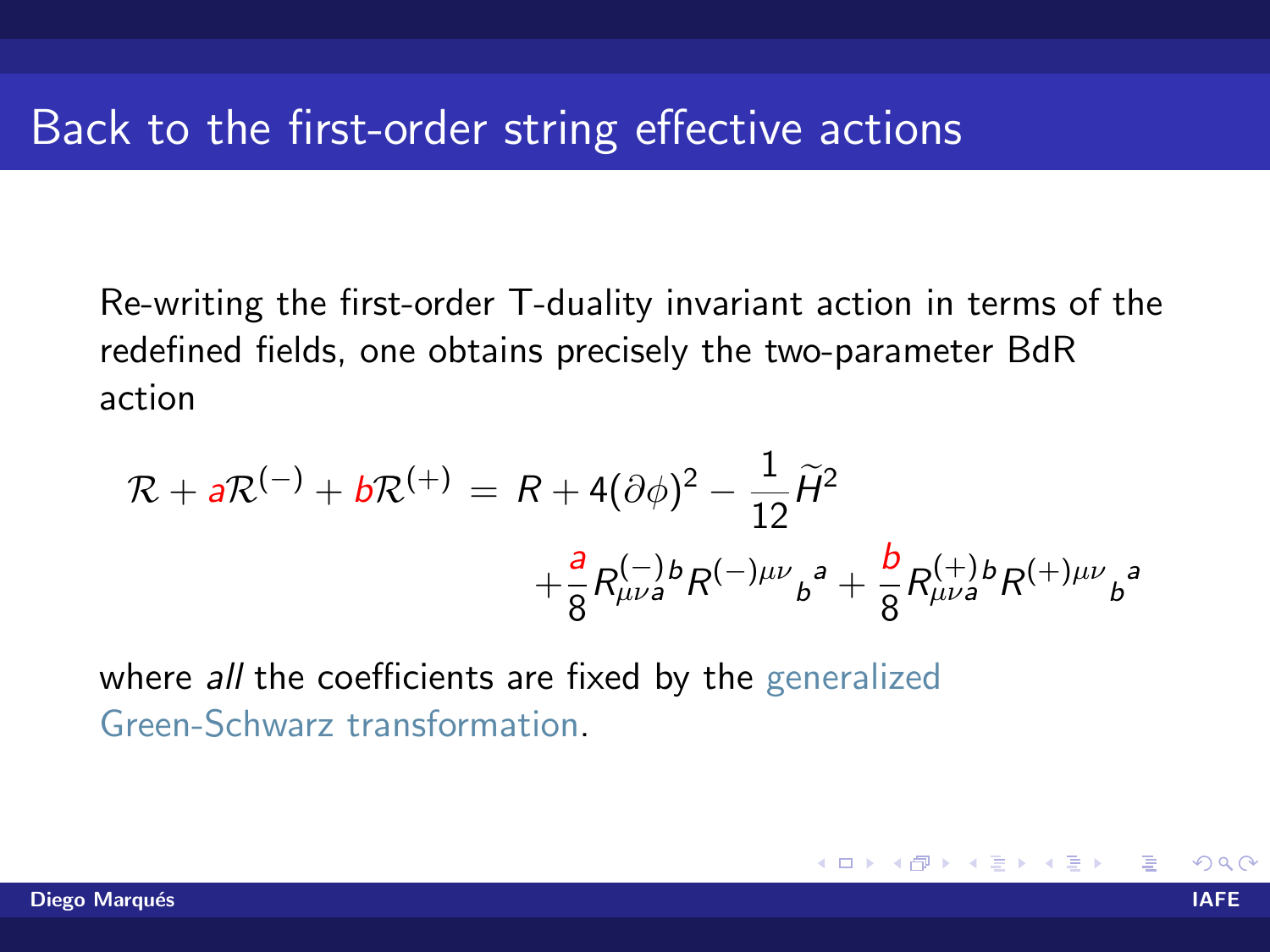# V. Other duality covariant<br>deformations of the generalized Lie derivative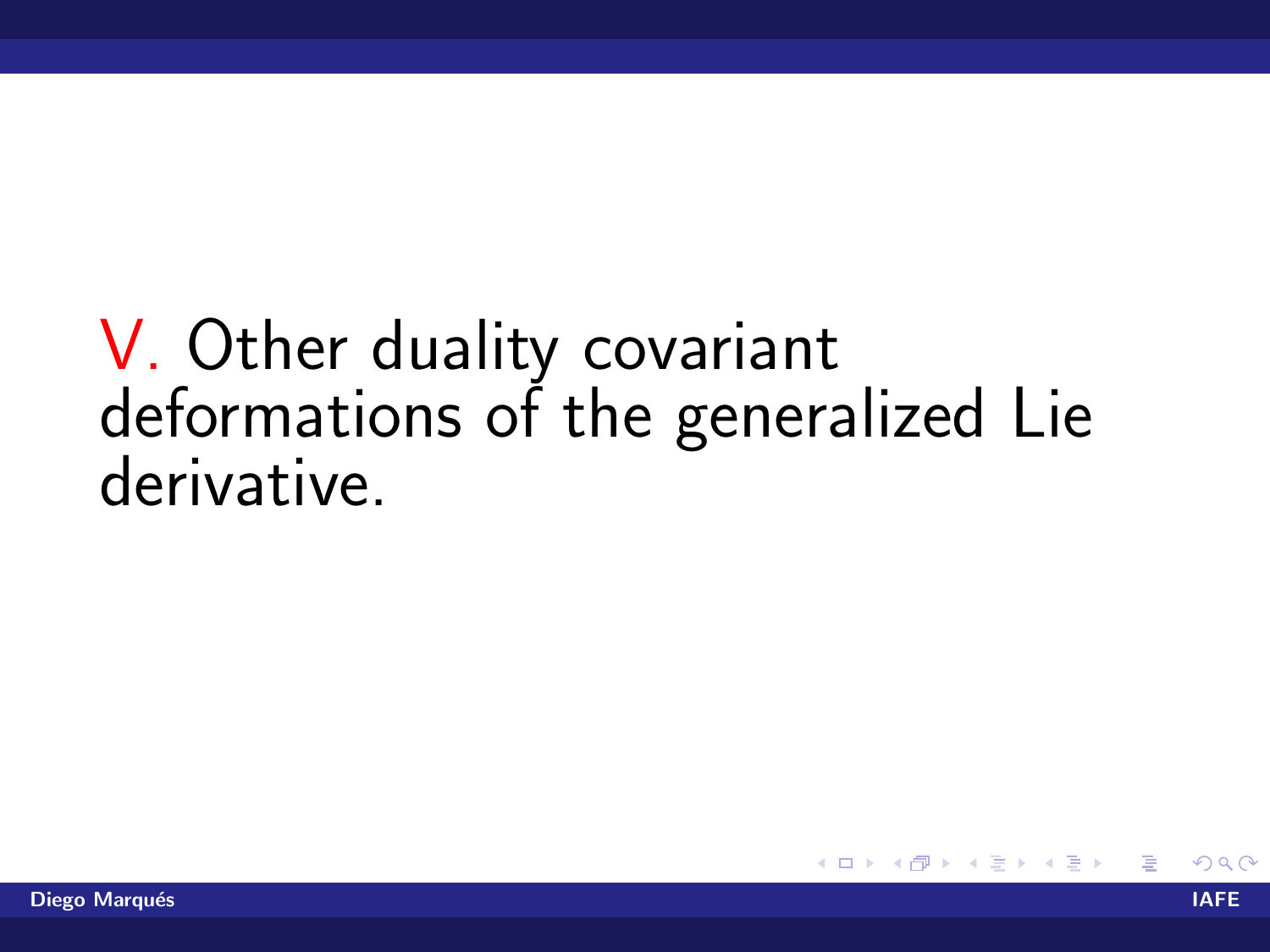Hohm, Siegel and Zwiebach, 2013, first duality covariant deformation of  $\widehat{\mathcal{L}}$ 

$$
\delta \mathcal{M}_{MN} = \widehat{\mathcal{L}}_{\xi} \mathcal{M}_{MN} - \alpha' \partial_M \mathcal{M}^{PQ} \partial_{P[Q} \xi_{N]} + \dots
$$

Double metric  $M_{MN}$  unconstrained, but duality covariant. Corrected bracket:

$$
[\xi_1, \, \xi_2]_{\alpha'}^M = [\xi_1, \, \xi_2]_{(C)}^M + \alpha' \, \partial_P \xi_{[1}^Q \partial^M \partial_Q \xi_{2]}^P
$$

Exact to all orders and odd under  $Z_2$ -parity  $Z_2(B) = -B$ .

K ロト K 倒 ト K ヨ ト K ヨ ト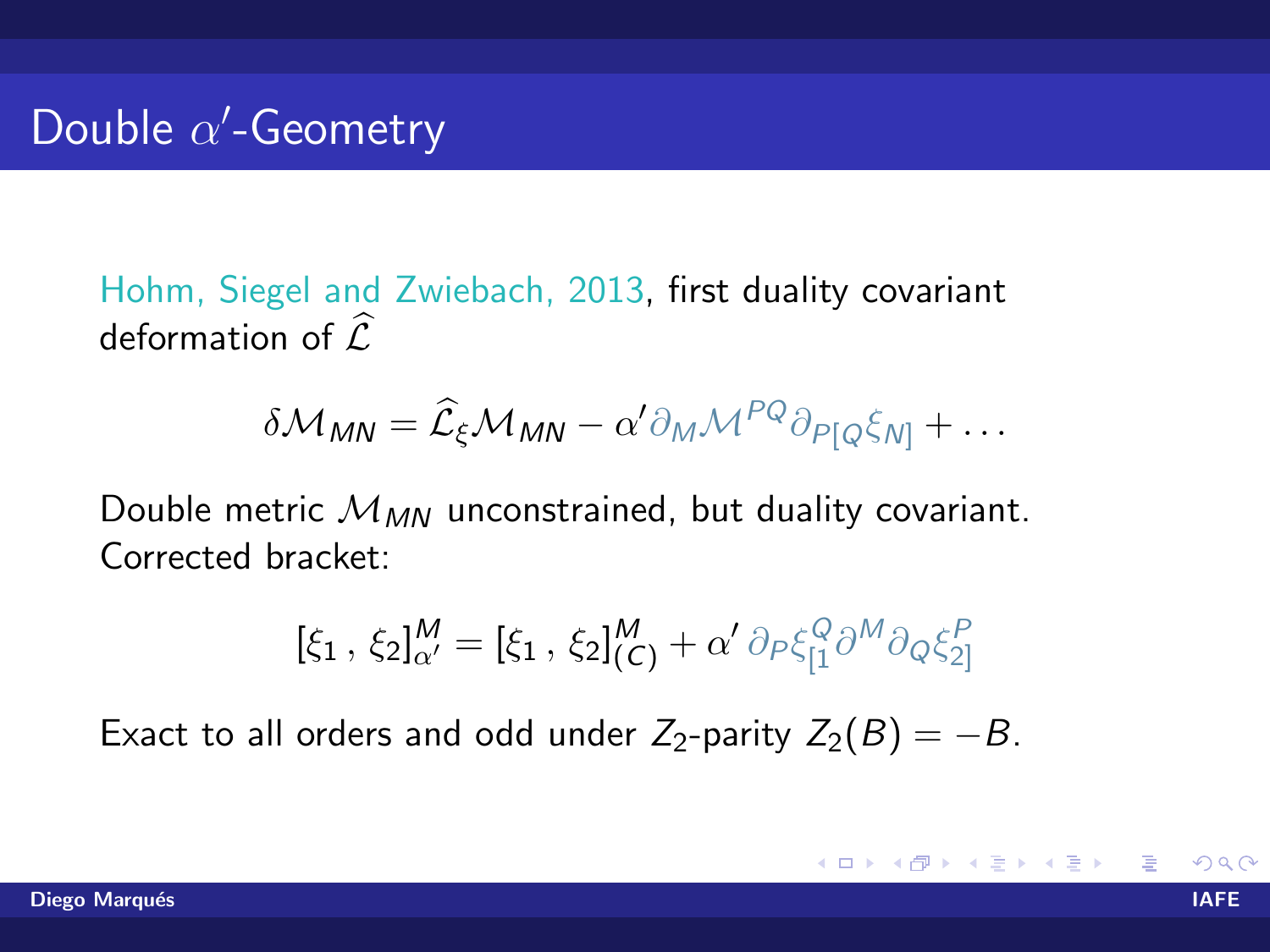#### Hohm and Zwiebach, 2014

Studying field perturbations around flat space, the  $\alpha'$ -corrected transformation induces

$$
\delta B_{\mu\nu} = L_{\xi} B_{\mu\nu} + 2\partial_{\mu} \tilde{\xi}_{\nu\} + \frac{\alpha'}{2} \partial_{\mu} (\partial_{\rho} \xi^{\sigma}) \Gamma^{\rho}_{\nu}{}_{|\sigma}
$$

so the correction induces a Green-Schwarz-like transformation of B w.r.t. diffeomorphisms.

The deformation of  $\hat{\mathcal{L}}$  is a generalized Green-Schwarz-like transformation!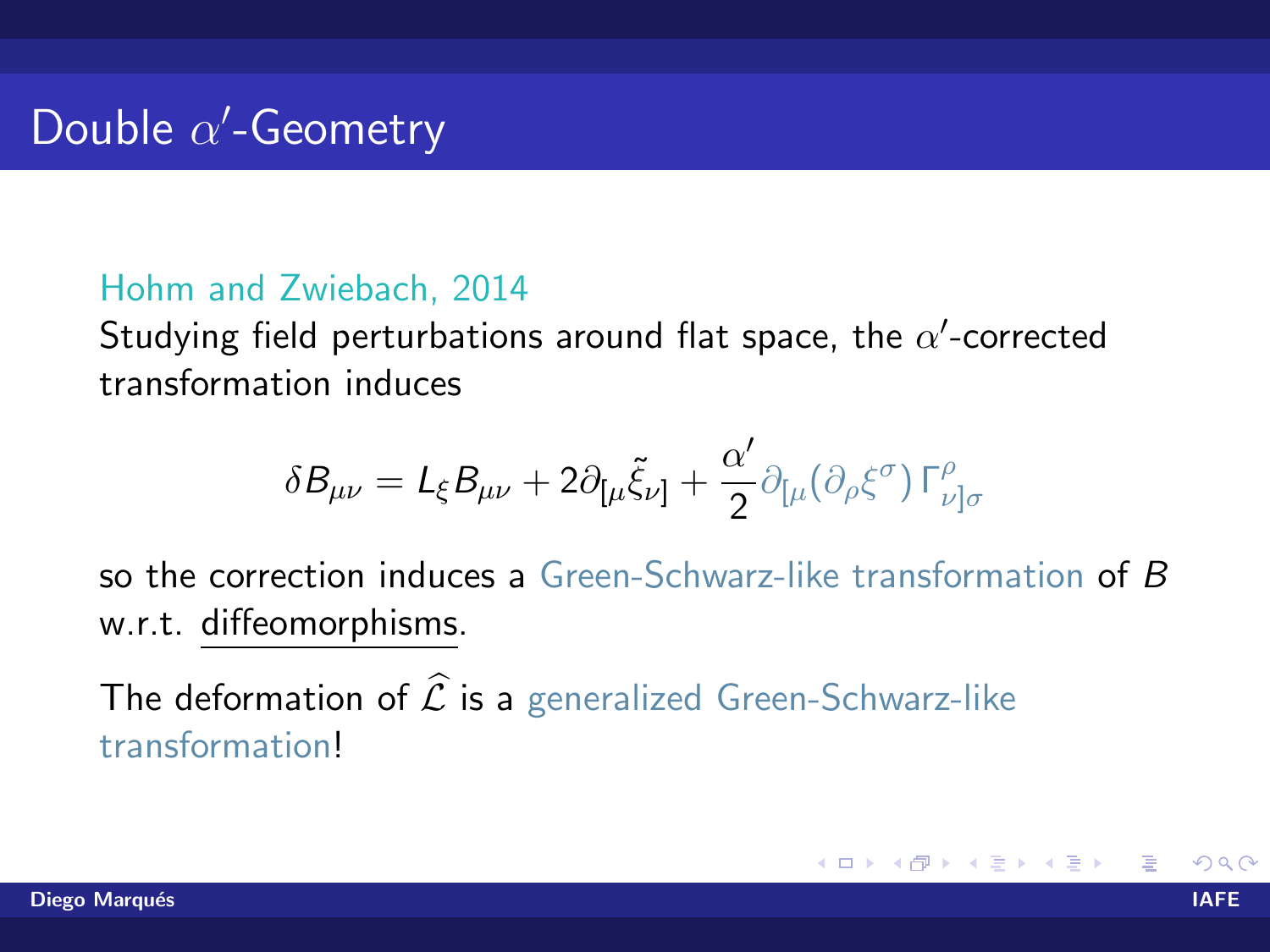### Double Field Theory $\gamma$

#### Hohm and Zwiebach, 2014

Field perturbations around flat space, two-parameter  $\gamma^{(\pm)}$ deformation

$$
\mathcal{M}_{MN} \rightarrow \mathcal{H}_{MN} = \bar{\mathcal{H}}_{MN} + m_{MN}
$$
\n
$$
\delta m_{\underline{M}\overline{N}} = \dots + \frac{\gamma^{(+)} + \gamma^{(-)}}{2} \partial_{\underline{M}} K^{\underline{PQ}} \Gamma_{\overline{N}\underline{QP}} - \frac{\gamma^{(+)} - \gamma^{(-)}}{2} \partial_{\overline{N}} K^{\overline{PQ}} \Gamma_{\underline{M}\overline{QP}}
$$
\n
$$
K_{MN} = \partial_{[M}\xi_{N]}
$$
\n
$$
\Gamma_{MNP} = \text{generalized connections}
$$

メロメ メ母メ メミメ メミメ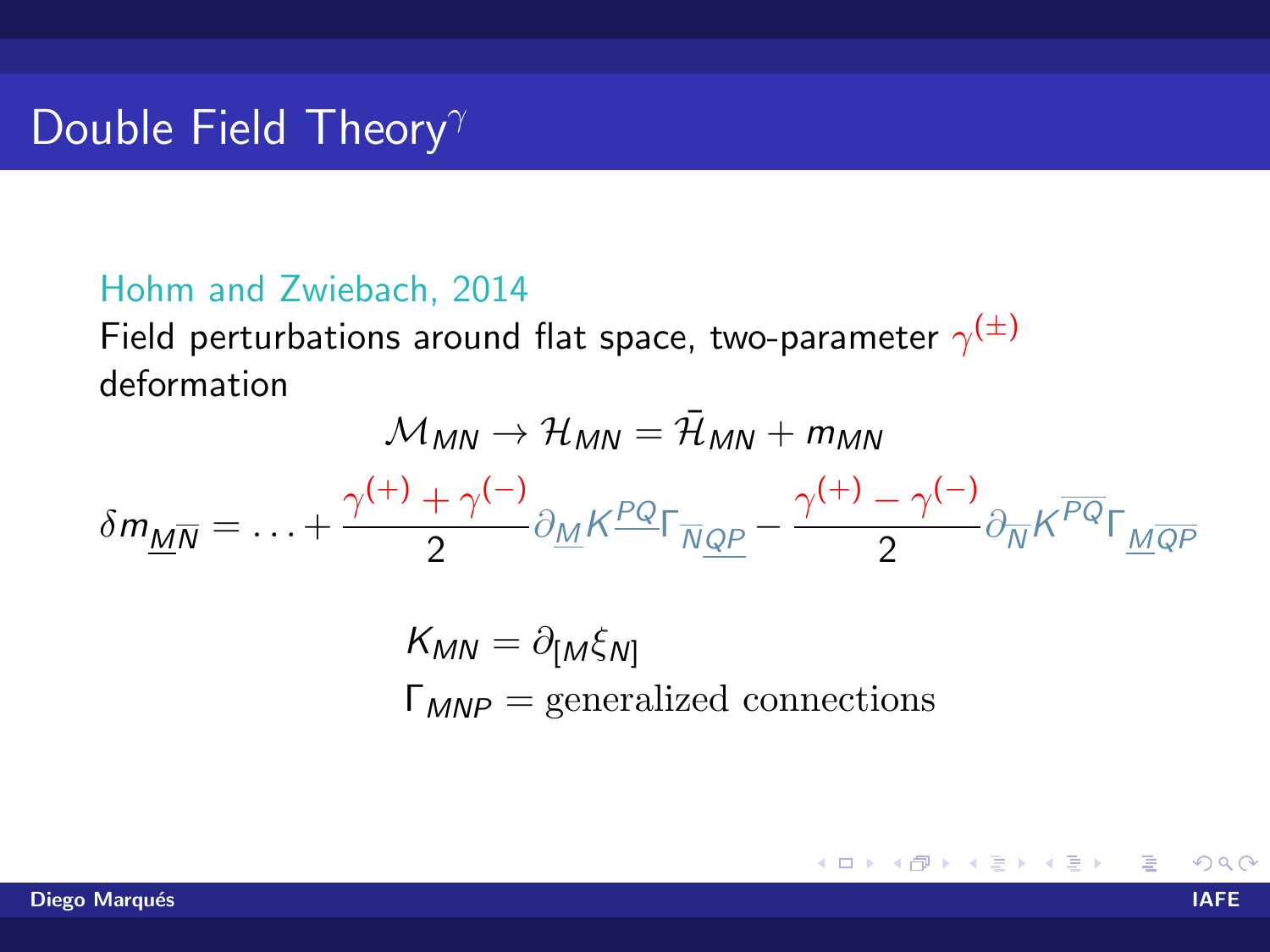Hohm and Zwiebach, 2014 Brackets (field-dependent)

$$
[\xi_1, \xi_2]_{\alpha'}^M = [\xi_1, \xi_2]_{(C)}^M + \frac{1}{2} \left( \gamma^{(+)} \bar{\mathcal{H}}^{KL} - \gamma^{(-)} \eta^{KL} \right) \eta^{PQ} K_{[1KP} \partial^M K_{2]LQ}
$$

Two-paramter family of theories: action worked out to cubic order in field perturbations. Interesting cases:

- $\mathsf{DFT}^+:\,(\gamma^{(+)}\,,\,\gamma^{(-)})=(1,0)\,$  CSFT (Bosonic)
- $\mathsf{DFT}^- : (\gamma^{(+)},\, \gamma^{(-)}) = (0,1)$  Double  $\alpha'$ -Geom. (Z<sub>2</sub>-odd)
- Heterotic : interpolates between both

K ロ ▶ K 倒 ▶ K 듣 ▶ K 듣 ▶ ...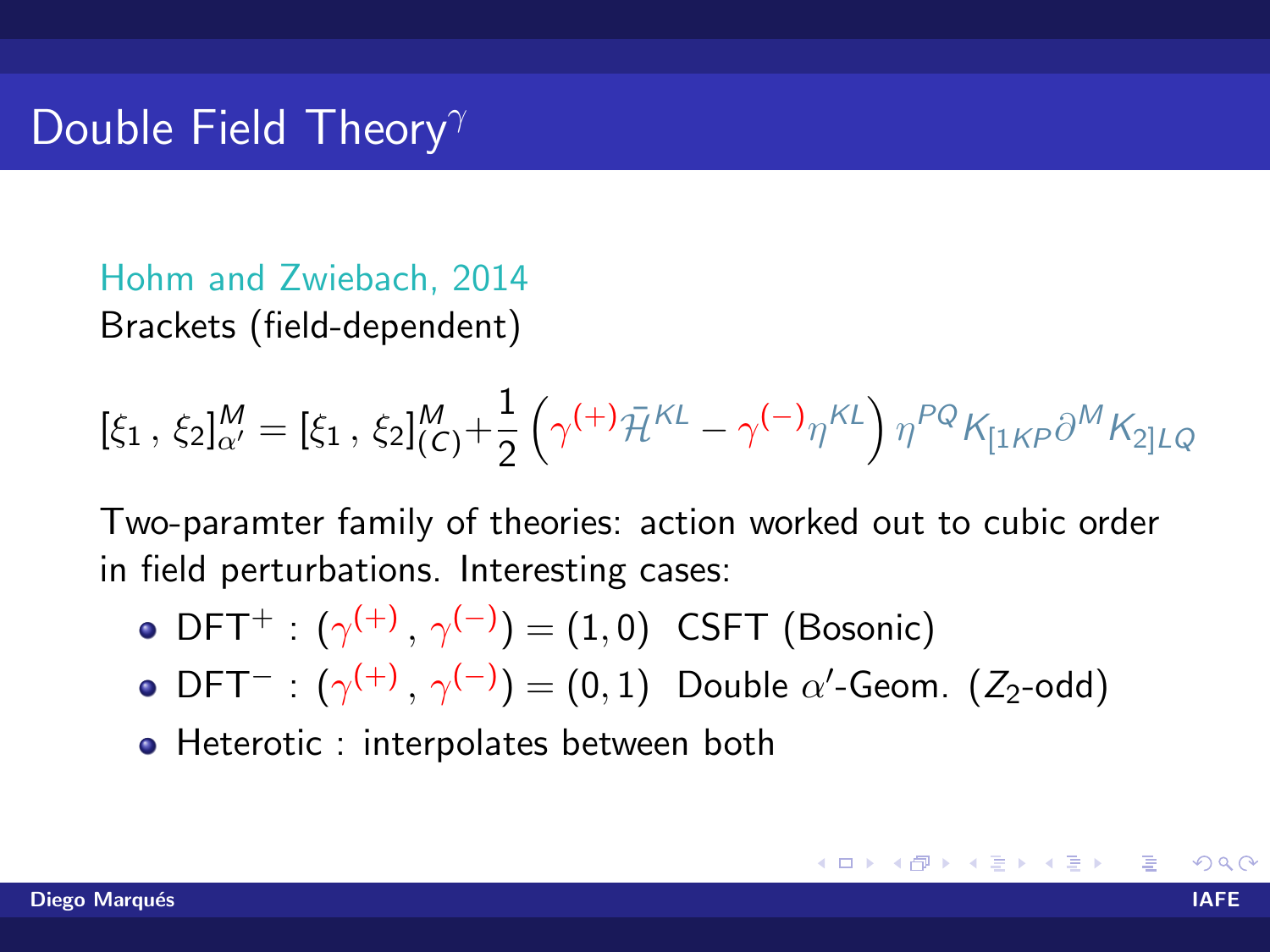### Double Field Theory<sup> $\gamma$ </sup>

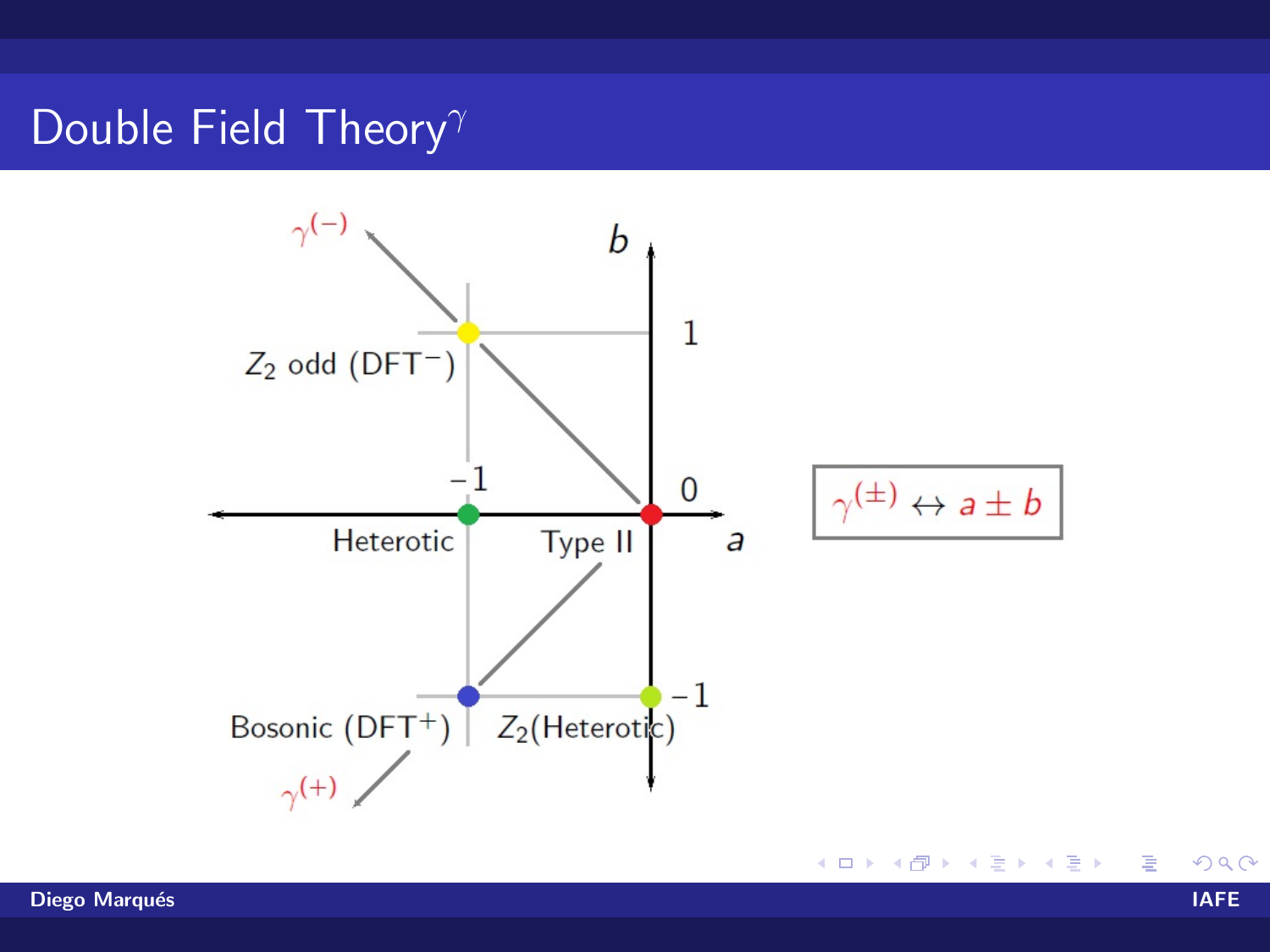# **VI.** Conclusions

目

メロトメ 倒 トメ 君 トメ 君 トー